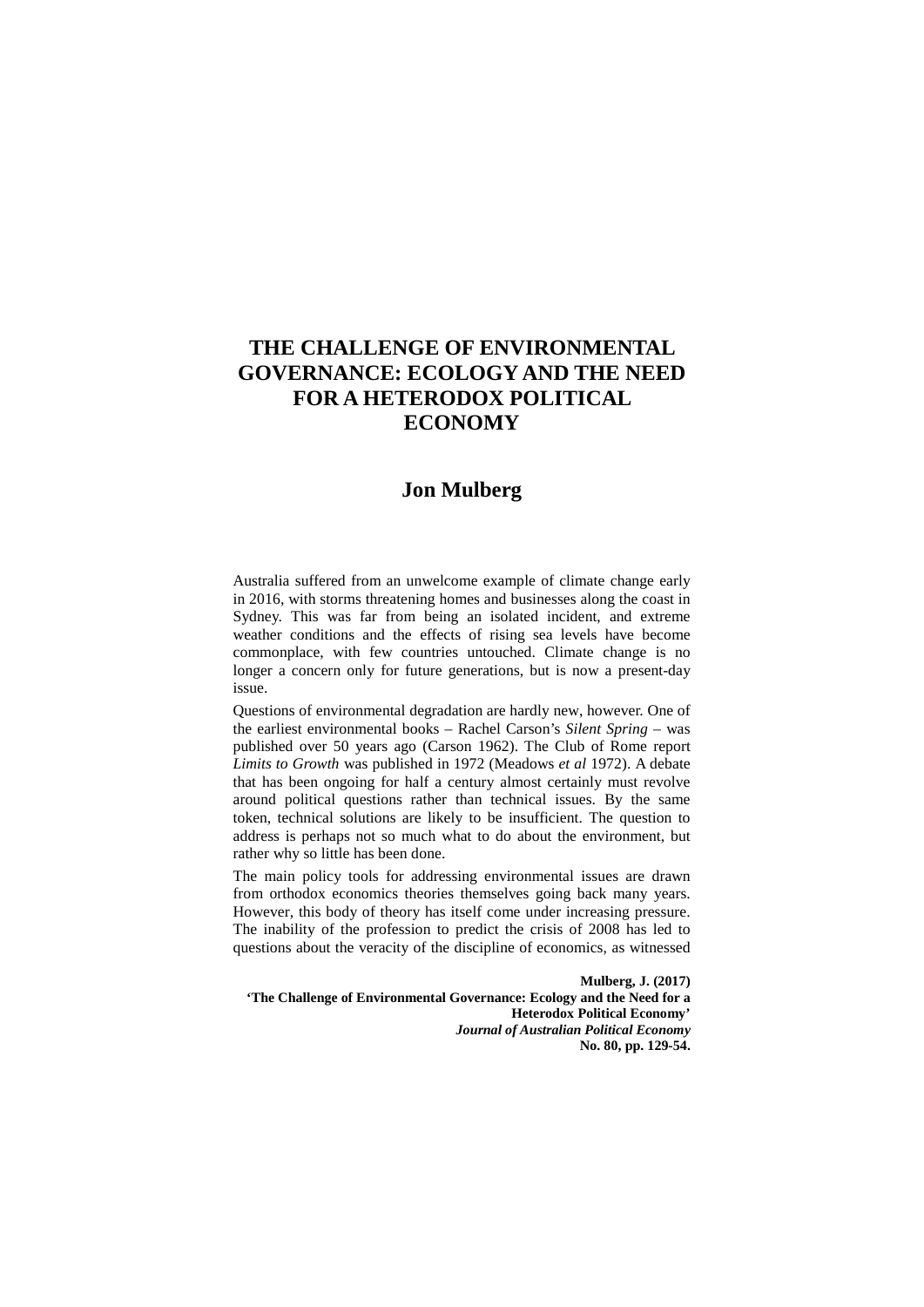by the subsequent social protests against austerity measures, and there have also been protests over climate change. Current environmental policy has also come under attack on ethical grounds from religious leaders, with Pope Francis claiming it leads to speculation (Francis 2015), and the International Islamic Climate Change Symposium calling for 'a fresh model of wellbeing, based on an alternative to the current financial model which depletes resources, degrades the environment, and deepens inequality' (2015: sec. 3.3). Furthermore, the economics discipline – somewhat uniquely – has come under criticism from its own students worldwide.

This article will investigate the problem of environmental governance. It will question the scientific status of the discipline of economics, and suggest that economics is best viewed as a form of political governance. It maintains that the discipline performs an ideological function to enable justification of what are essentially political decisions. The article addresses the challenge of Herbert-Cheshire and Lawrence of incorporating postructuralism, in particular the work of Foucault, into a coherent political economy which remains both critical and contains clear guidance for social action (Herbert-Cheshire and Lawrence 2002: 137). It will also, following Rosewarne, attempt to outline how this approach can be used to used to 'address the salience' of mainstream economic theory, and to 'articulate the conceptual … vantage point' of the critique and 'identify and critically (engage) with … social forces' that can transform our future towards sustainability (Rosewarne 2002: 180).

Rather than employ orthodox economics to develop policies on environment, the article will attempt to show how ideas from the green movement, such as discontinuity and tipping points, social limits and defensive expenditures, and holistic approaches as opposed to individualistic methodologies, could be employed in the formation of a Green political economy, which the article suggests is what is required rather than slight changes to current environmental policy. Orthodox economics could be viewed as an example of what Habermas referred to as the 'scientization of politics', whereby political questions are reframed as scientific debates, and removed from the political agenda (Habermas 1969: ch. 6). The article employs the work of Foucault to argue that the discipline of economics and the discourse it promotes form part of a power network and are a major part of modern governance. For Foucault it is the discourse which has replaced domination as the main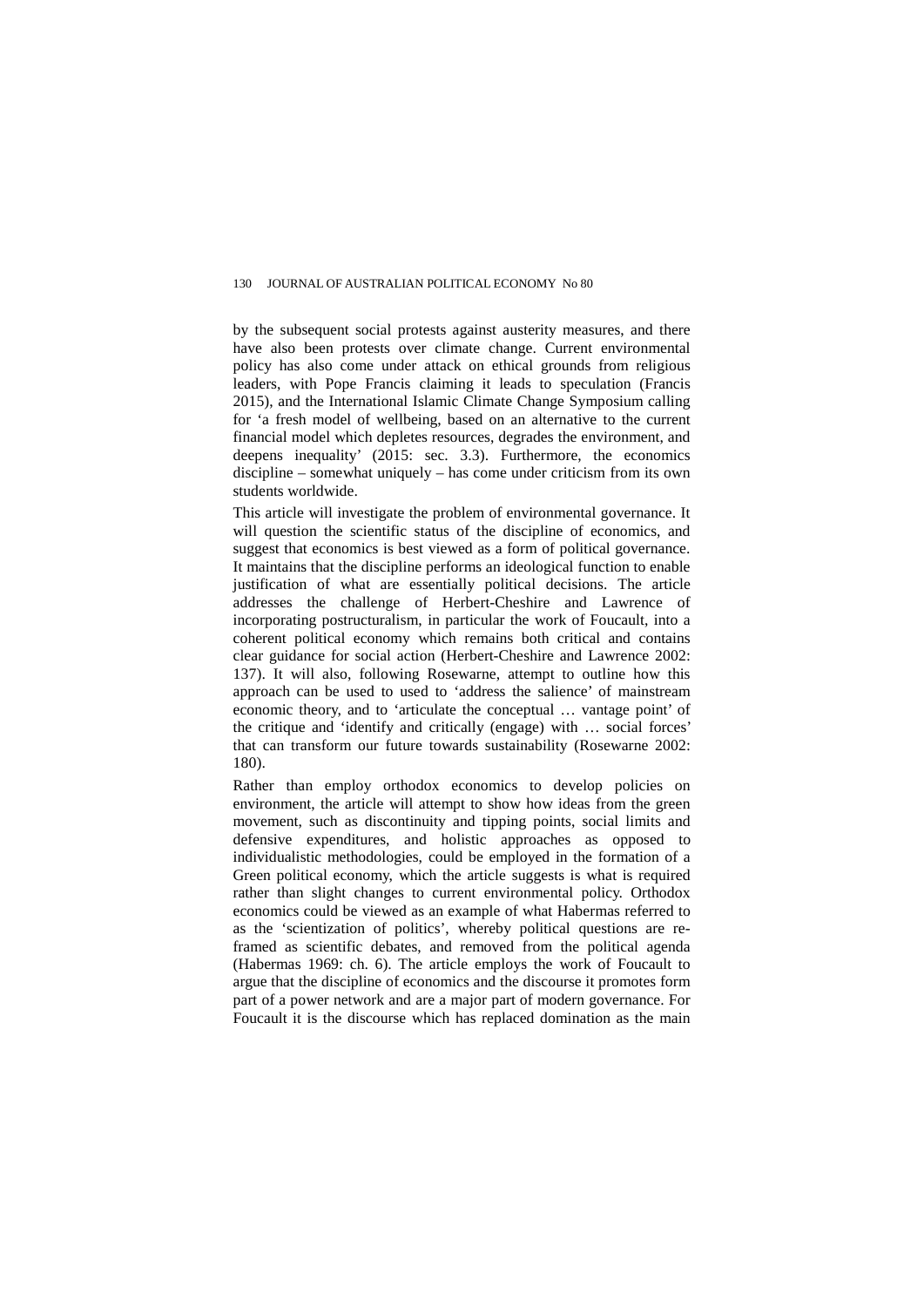form of contemporary power, and political economy is a major discourse legitimising the social order.

In order to investigate the current discourse within disciplines, Foucault suggests we look to their past to construct an 'archaeology'. In particular, we should look for discontinuities, for 'ruptures' in the development of the discipline, in order to unravel claims for universal truth. This article revisits the socialist calculation debate of the 1920s and 1930s to demonstrate the mismatch between the professed ('scientific') positivist methodology and the substantive theory. This rupture, it will be suggested, led to two contradistinctive schools of thought – the neoclassical school and the neoliberal school – being developed. An orthodox economics which attempts to reconcile these contradistinctive schools ends up being contradictory as a result.

The second part of this article applies these insights to environmental political economy, showing how some of the problems and issues outlined previously in this Journal can be linked to the ruptures within the economic discipline. Again following Foucault, the article will combine a 'negative' critique with tentative suggestions for a 'positive' alternative, which combines insights from popular movements with relatively neglected (subjugated) heterodox economics, employing elements from the original institutionalist school of Veblen, J.R. Commons and the methodological insights of Myrdal. In particular the article considers the idea of a political economy based around economic security as suggested by K.W. Kapp which, together with the interdisciplinary approach he also called for, will be used to show how a nascent counter-discourse might be generated. The article suggests a distinction between depleted resources and scarce resources, and proposes a possible alternative definition of political economy.

## **Foucault: the politics of truth**

The idea that scientists may not actually practice 'science' was popularized by Kuhn in the 1960s. Kuhn was a historian of science and his focus was on the actual practice of scientists. His claim, broadly speaking, was that instances of refutation of scientific theories were seldom acknowledged by the orthodoxy, but instead were put aside as anomalies. There was an idea of scientific progression within Kuhn's analysis however, since these anomalies would build-up and create a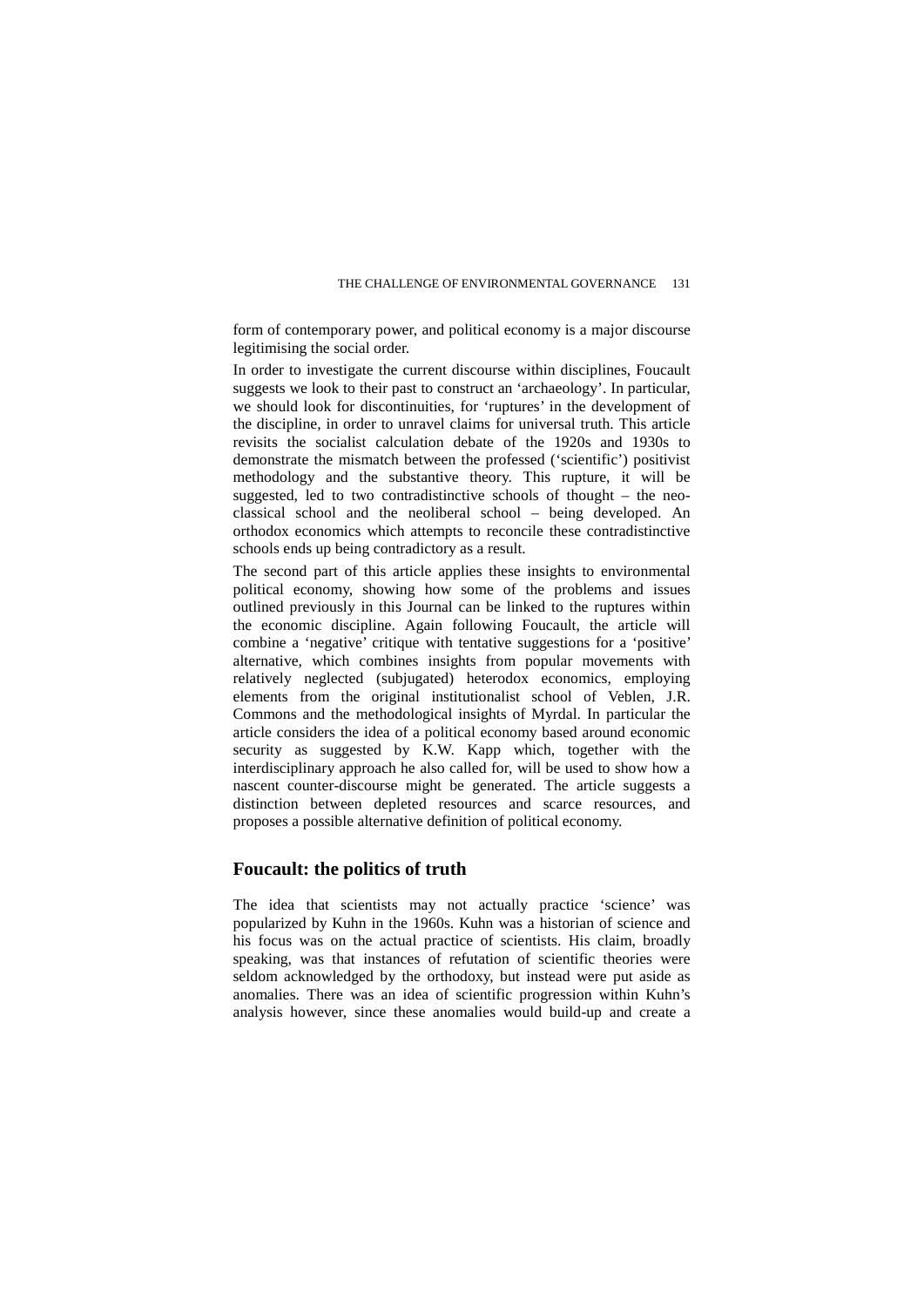period of scientific crisis which would see the development of an alternative 'paradigm' which explained the phenomena of both the previous orthodoxy and the anomalies (Kuhn 1962).

There is no such idea of progression within the Foucauldian approach. Regardless of whether the practitioners of a discipline see themselves simply as earnest seekers after truth, it is not this endeavour which confers the privileged status of 'science' to a discipline. Rather the acceptance of a discipline as 'true' is the result of discursive rules that determine what is accepted as falsity or truth, what will constitute the objects of analysis and what we say and think about these objects of analysis at a given time (Kologlugil 2010: 3). 'Truth' is an object of power, and each society has its regime of truth. Foucault refers to a 'general politics' of truth, which contains 'the types of discourse which it accepts and makes function as true'. It also contains

the mechanisms and instances which enable one to distinguish true and false statements; the means by which each is sanctioned; the techniques and procedures accorded value in the acquisition of truth; the status of those who are charged with saying what counts as true. (Foucault 1980:131).

That is to say, according to Foucault, there are no universal criteria for obtaining 'true' or 'scientific' knowledge. The issue is to understand how a particular discourse obtains the status of a 'science' and how the discipline comprises what is to count as truth, rather than how scientific practice should be conducted (Kologlugil 2010:6). Foucault claims that the acceptance of a body of knowledge as 'scientific' is the result of historically specific (discursive) rules, rather than the endeavours of the practitioners. These discursive rules limit what is said or even thought about an object of analysis. They determine what is acceptable as evidence as well as what questions are asked, the 'existence of statements, that rendered them possible, them and none other in their place' (Foucault 1968: 9).

The concept of the 'discourse' as outlined by Foucault is therefore much wider than the Kuhnian concept of the paradigm. The discourse determines what questions are actually asked, and what is regarded as scientific evidence. In this sense there is no discussion of how science ought to be conducted – methodology and epistemology are inherently political according to Foucault, and are linked to the exercise of power. Indeed Foucault refers to a 'political economy' of truth which centres 'on the forms of scientific discourse and the institutions that produce it', is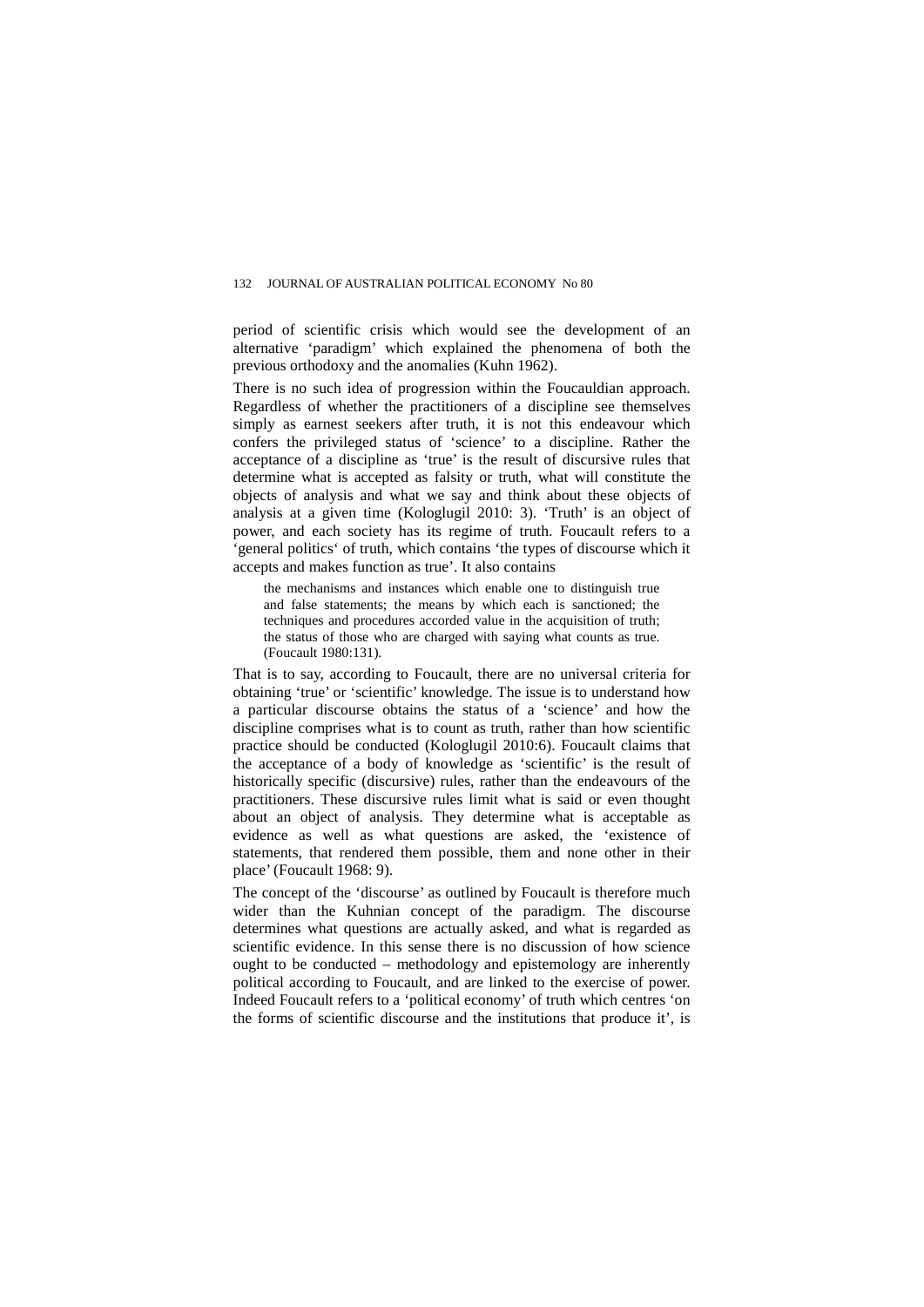subject to constant economic and political stimulus and is produced by and 'transmitted' by a small number of 'great political and economic apparatuses': Foucault mentions the media, the military and the university; academia is also part of an 'ideological' struggle' (Foucault 1980: 31).

What is accepted as 'science' and as 'truth' is therefore, according to Foucault, the result of power. For Foucault all claims to truths are historically situated (Kologlugil 2010: 9; Amariglio 1988: 587), and the discursive rules are 'policed' by a variety of institutional practices. Indeed, the discourse is so pervasive that eventually it is self-policed.

The Foucaudian use of the term 'discourse' should therefore not be confused with notions concerning communication or language, which are more commonly associated with post-modern approaches. While these elements may form a part of discursive practices, the practices have a far wider compass. They define objects of study and the rules of engagement as it were; determining what is to count as evidence and what questions can be asked in the investigations the discipline undertakes.

The Foucauldian concept of discourse is bound up in a circular relation with power (Foucault 1980: 133). Foucault distinguishes between power, governance and domination. The latter is what is usually called power, an 'asymmetrical relationship of power in which the subordinated persons have little room for manoeuvre' (Foucault 1988, cited Lemke 2000: 5). However, these are not the primary power source. The discourse is the primary source of power, in that it replaces coercion with processes which construct or modify the self (Foucault 1988, cited Lemke 2000: 6).

The discourse is therefore the root of power in modern society, in that it is ubiquitous and structures thought and action. Power is, however, not totally controlled, and may even be emancipatory or beneficial. Furthermore one is always within a power relationship, one cannot 'escape' power (Foucault 1976: 5); there is no concept of emancipation *from* power.

Foucault's analysis of a 'politics of truth' is therefore an expressly political ontology. What is to count as truth, and what we believe and act upon, will be contested in the social arena. This politicized practice includes the university; truth will be policed by institutional practice even in the arena of the intellectual.

Foucault's later work considered the effects of disciplinary practice on discourses. Foucault relates two meanings of the word 'discipline', as a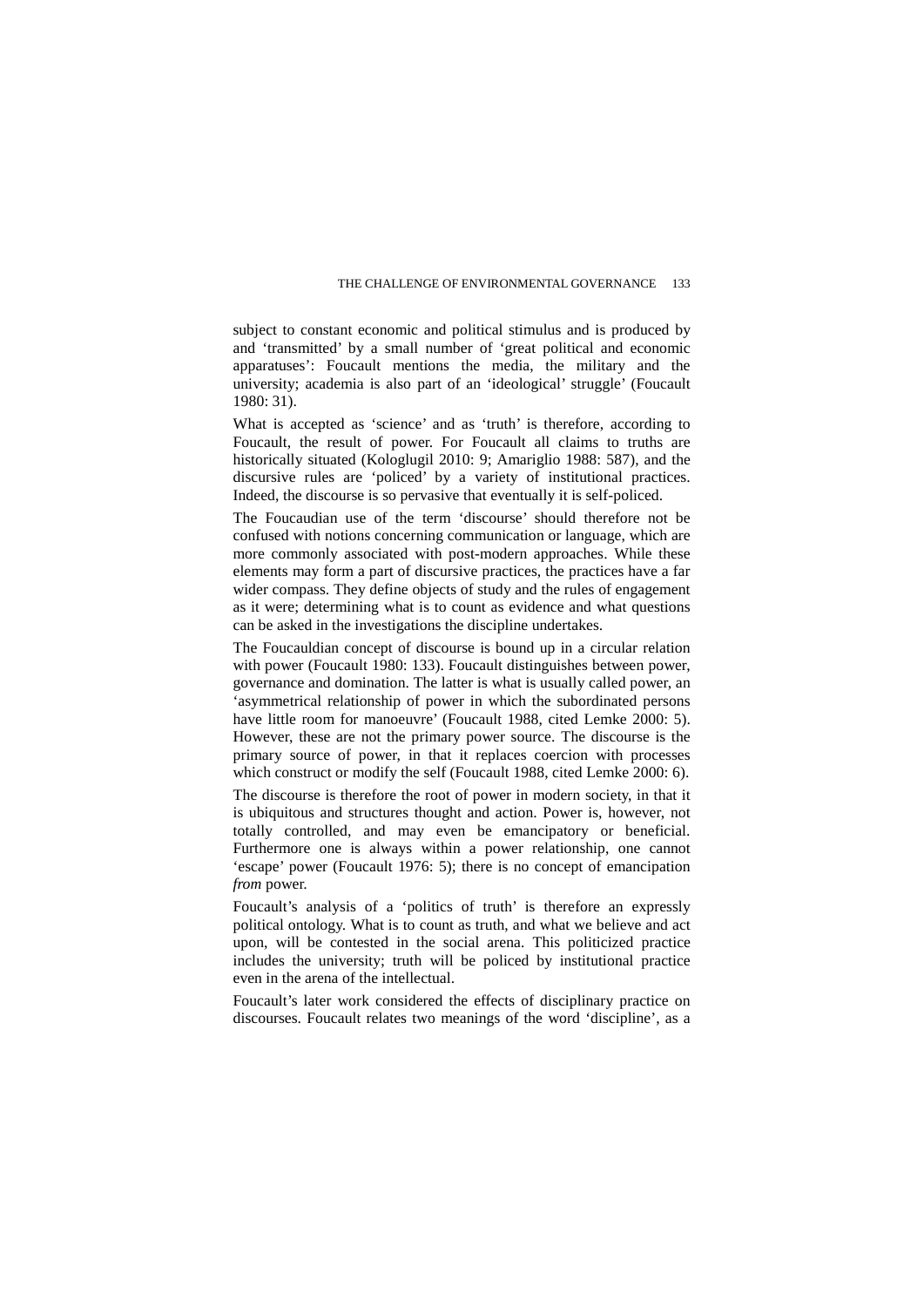body of 'knowledge', and as control, obedience and order (Foucault 1980 cited in Fairhurst 2007: 1). The two meanings, Foucault suggests, are not separate – the discourse generated by a particular body of knowledge will determine behaviour both within a discipline and externally as a form of social order. The disciplines will maintain discipline, and they will also *be* maintained to enable maintenance of a social order. The discourse concerns the relations between bodies of knowledge and forms of social control and possibilities. The politics of truth will determine the beliefsystems we employ as guides to action, and in turn create a social order, that is to say 'the operation of power in society and social control… is an integral element of claims to knowledge and of the historical production of truth' (Kologlugil 2010: 10).

Following this view, the complaints of the current wave of protest movements (and indeed major religions) over current policy are therefore entirely apt. Not only does economic analysis have ethical and political consequences, but economic 'science' is itself political, and indeed is a major player in the contemporary power structure. The discipline of economics is a major element in the modern social order, both altering behaviour by affecting beliefs, and conferring legitimacy on political decisions.

One common criticism of Foucault (especially from feminist researchers) is that his approach is somewhat deterministic. However the Foucauldian notion of power does mitigate against this tendency. As stated above, power is ubiquitous and never totally controlled. It is a network that continually flows along a multitude of linked paths. Individuals always use power or have it used upon them, they are never simply the targets of power (Foucault 1976: 93-96, see also Lima 2010: 35).

Since power is never total, we can look for resistance to power – resistance that lays bare the political nature of the dominant discourse. We should look in particular at the periphery rather than at the centre of power and, according to Foucault, we should look for 'subjugated knowledge' including 'naïve knowledges ... beneath the required level of ... scientificity' (Foucault 1980: 82). It is with the association between this 'low-ranking' knowledge and the study of subjugated knowledge within scientific disciplines that critical discourses will arise (1980: 82).

According to Foucault therefore, economics is not a value-free objective human science, and indeed such a science does not exist. In fact economics is itself a major influence on the behaviour it purports to be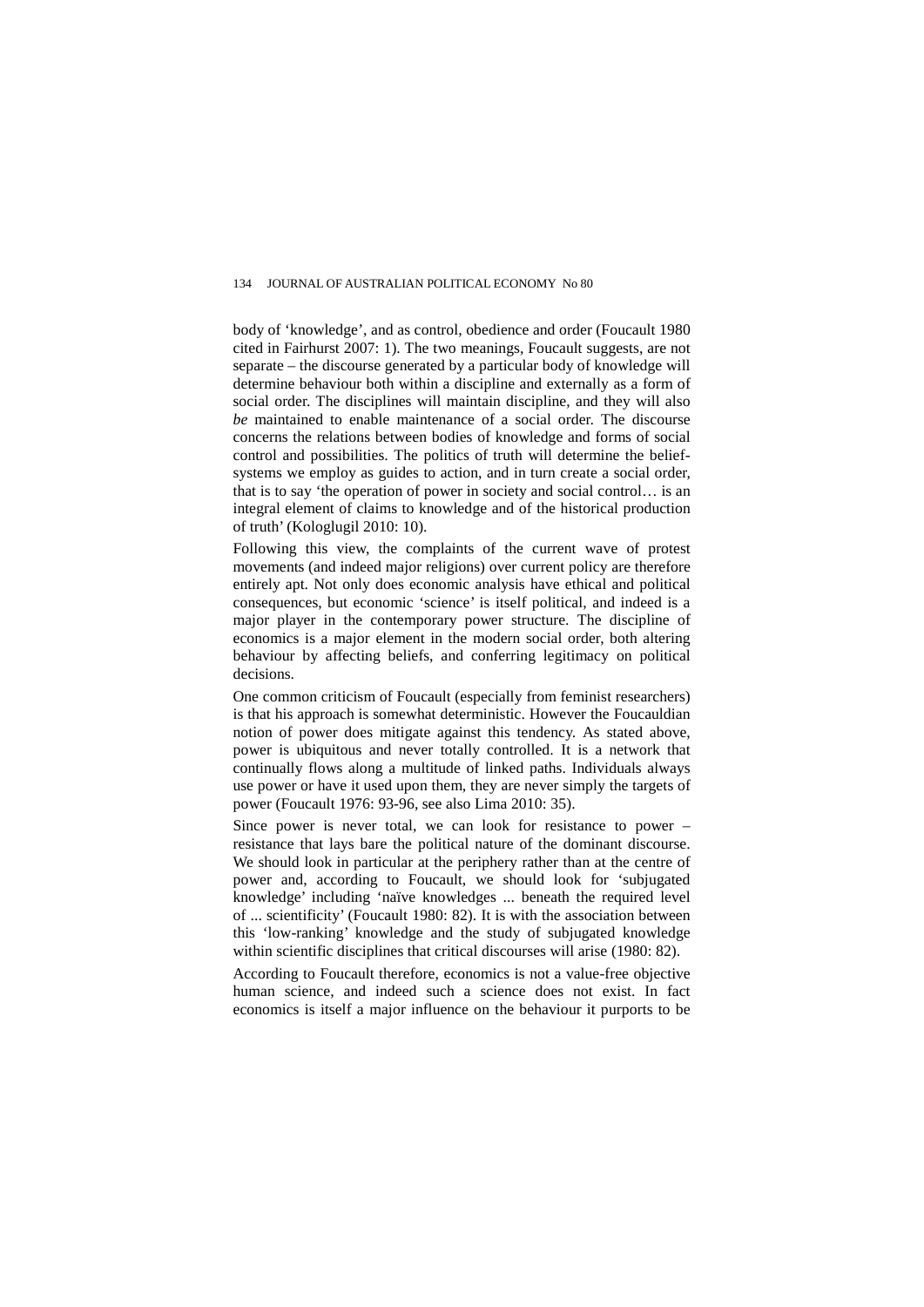studying. It is a part of a power structure that legitimises political decisions, and is a major constituent of modern social order. It achieves this by dominating the discourse, determining and policing which questions are asked, which statements are made, which listened to and which ignored, and what should count as evidence. However the power of the discourse is never total, and it is possible to construct counterdiscourses. The final sections of this article will examine how orthodox economics has attempted to shape the environmental policy agenda and outline a possible approach to the construction of a counter-discourse. The next section suggests a way to scrutinize the discourse of contemporary orthodox economics – by examining its past.

# **The history and archaeology of economics**

One of the key components of both the Kuhnian and Foucauldian approach is the centrality of the history of thought. Kuhn suggests that the histories of sciences are always rewritten, so that they lead in smooth progression up to the current paradigm (Kuhn 1962). Foucault takes this further. To examine the subjugated knowledge within a discipline, Foucault suggests we should employ an 'archaeology' of a discipline. This is not simply a history of thought outlining what was written by whom, but is a description of the set of rules of the discourse. Foucault suggests we look at the domain of the discourse, which ideas are conserved and which repressed, what form of claims are recognised as valid, which past discourses are retained, and the conduct of the struggle for control of the discourse (Foucault 1968: 60-61).

The archaeology (or study of the archive) is conducted in order to uncover the schisms and ruptures within the discipline, and to give the lie to the claim to seek a universal truth (Kologlugil 2010: 7). That is to say, we should reject conventional interpretations of the disciplinary history, and focus upon the discontinuous character of 'science' (Lima 2010: 30- 32), examining the power struggles involved in the politics of truth.

We therefore need to begin by a deconstruction of economics, not only its internal contradictions, but also 'tearing out the hidden and forbidden assumptions' which we achieve 'by showing they are not so objective and universally true as they pretend' (Roseneau 1992: 67, cited Screpanti 2000: 8)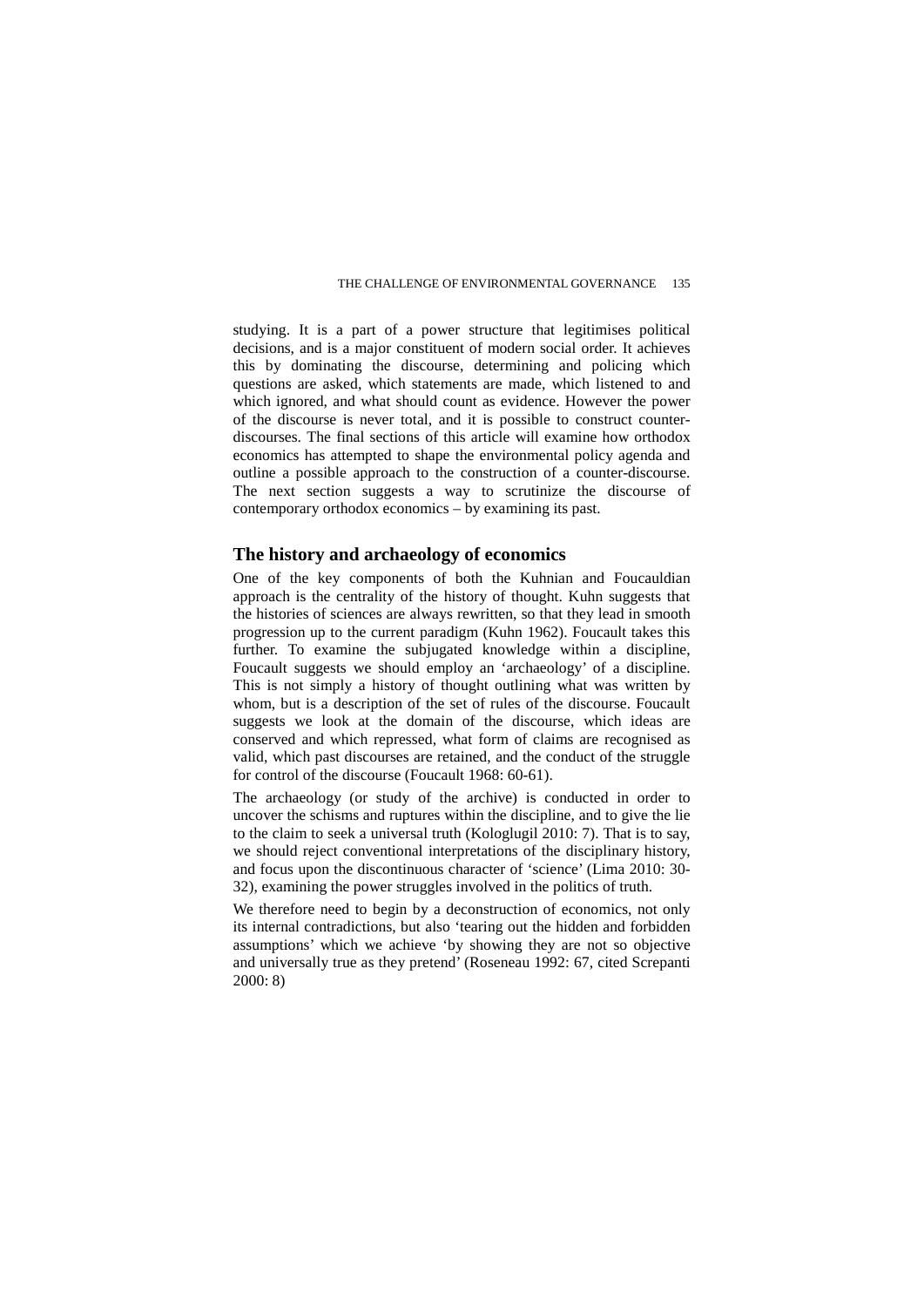The Foucauldian approach had two elements, a 'negative' critical work of deconstruction, and the 'positive' construction of new sets of questions and concepts for historical enquiry (Lima 2010: 5). The former Foucault termed an *archaeology*, the latter a *genealogy*. It is important to stress that Foucault did not view the specific archaeological deconstructions of disciplines and genealogical reconstructions as his task; his is not a social (or economic) theory. The archaeologies and genealogies are for us to construct (see, for example, Foucault 1980: 5). In an oft-cited interview with *Le Monde*, Foucault suggested his work could be used simply as tools to 'short-circuit, discredit or smash systems of power' (Foucault 1975, cited in McLaren 2009: 2). Elsewhere he elaborates that 'I would like my books to be a kind of tool-box which others can rummage through to find a tool which they can use however they wish in their own area' and 'would like the little volume that I want to write on disciplinary systems to be useful to an educator, a warden, a magistrate, a conscientious objector. I don't write for an audience, I write for users, not readers' (Foucault, 1974, cited in O'Farrell 2005).

It is in this spirit that this project will suggest what a Foucauldian approach to political economy might look like. This will involve an analysis of a political economic *process*, rather than providing an alternative economic 'science'.

In fact it is this need to appear to be 'scientific' that is one of the weak links of the orthodox economic discourse. For economics to perform a legitimating ideological function, the contemporary discourse of economics needs to be recast as a modernist science alongside physics or chemistry. This is a fraught task, especially since the main foundations of the discipline were not situated within such a discourse, and economics has always been uncomfortable in its dual role as a positivist policy science. The archaeology of economics is therefore a particularly powerful tool, because economic concepts were not originated within the positivist framework, and it can be seen how the attempts at developing a positivist economics has rendered the discipline contradictory and vacuous (Mulberg 1995, ch.2).

Indeed, filtering out and discarding values would have seemed bizarre to many of the founders of the discipline. Marshall (ironically the first writer to drop the prefix 'political' from economics) was entirely dismissive of 'pure' economic theory bereft of moral considerations, which he viewed as a waste of time (Coase 1975: 29). Economics was to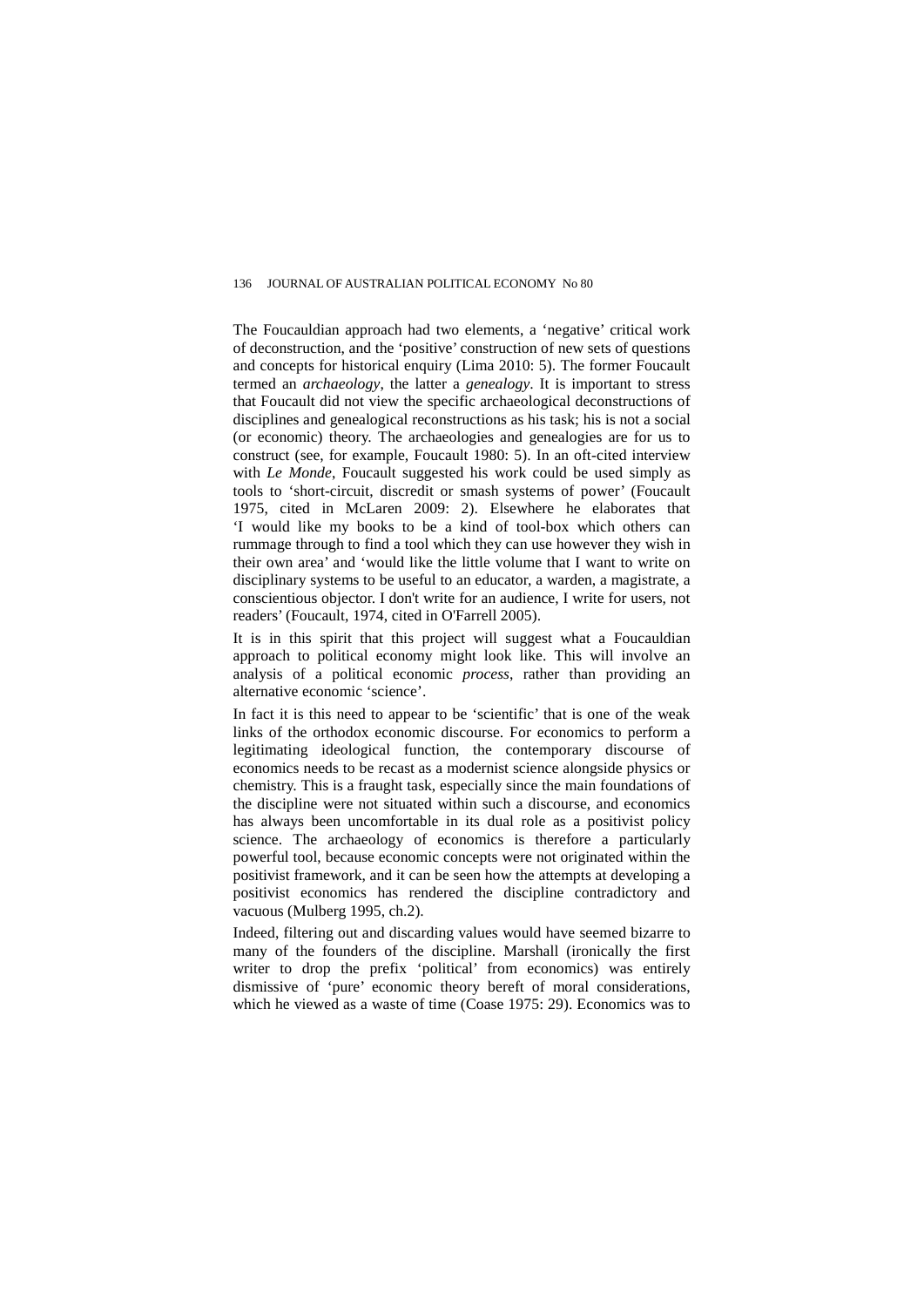be applied in a way that befitted Marshall's (Victorian) morality. It is easy to ignore the ethical component of Marshall's economics however, since these were put in asides, but the quantity of these asides suggests that Marshall viewed them as a vital element. The ethical and moral component of economics was the point of the economic analysis for Marshall and indeed he believed that the mathematical 'shorthand' that economists employed should be burnt after use (Mulberg 1995: ch.2).

The founders of the discipline did not view economics as a value-neutral policy science, but as either a part of or an accompaniment to an ethical endeavour. There are insuperable problems with the attempt to distil positive policy science from an ethical-based economics, deriving from the predicament that while the hedonistic basis of the marginalist scheme lends itself to a methodological individualism, the policy requirements are collective.

This can readily be seen in the trajectory of economic theory. The Ricardian labour theory of value, as Marx demonstrated, led to strong socialist conclusions. While the Marshallian formulation of utility claimed to be an alternative approach, in many respects the conclusions were similar; indeed the term 'neo-classical' was coined by Veblen as implying a continuity from the classics (Veblen 1899a). Similar socialist inferences could be applied to Marshallian utility theory that were applied to Ricardo. As Joan Robinson pointed out, addressing the marginal utility of income or money would justify a whole raft of interventionist policies to counteract inequality, rather than justifying laissez-faire (Robinson 1962: 53 and *passim*).

Although most, if not all, orthodox economists are referred to as neoclassical, a better term would be marginalist, since few contemporary economists follow the (Marshallian) neo-classical tradition (Colander 2000), and few claim to be a continuation of the classics. Indeed, later developments of price theory can be seen as attempts to alter neoclassical economics and reconcile it with laissez-faire. These ranged from a simple denial of interpersonal comparisons of utility (which, as Myrdal pointed out, was the entire raison d'être of the concept of utility (Myrdal 1929: 99)), to a switch to ordinal utility, through to the concept of revealed preference, which claimed to avoid the concept of utility altogether. These formulations led to vast aggregation problems, however, which led to economics being unable to show how aggregate welfare is maximised by laissez-faire. Instead the profession produced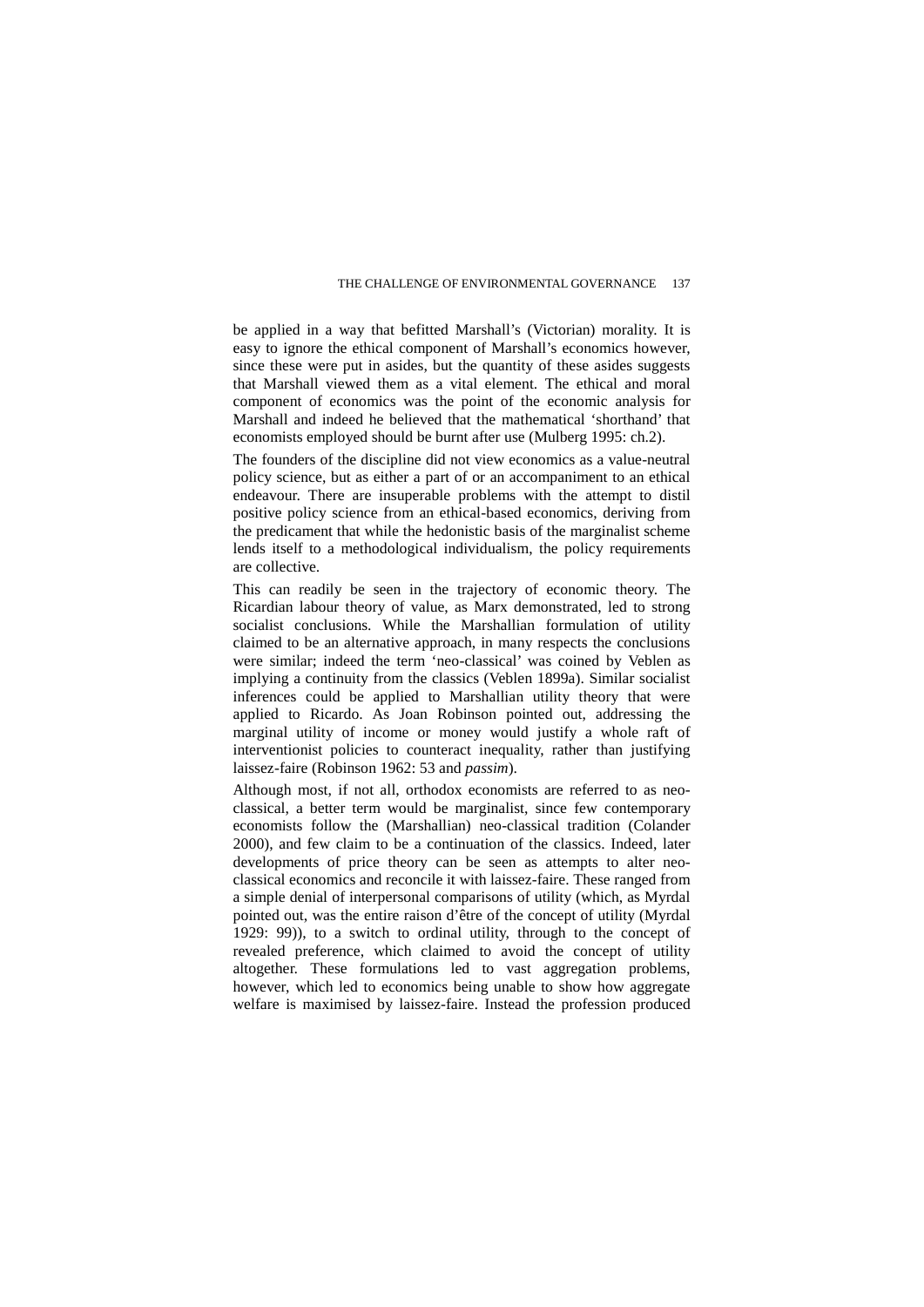numerous studies which 'embarrassed' the discipline (Screpanti 2000: 94), including the theory of second-best, and the impossibility theory of Prof. Arrow (Mulberg 1995 chap. 2). Sen suggests these arise because of the paucity of information allowed into contemporary economic theory (Sen 1979: 539).

Far from being a continuous evolution of gradually refined scientific endeavour, economics could be viewed as a political endeavour attempting to reconcile laissez-faire politics with a theory originally grounded in egalitarian principles. This became even more transparent with the 1930s socialist calculation debate. As Taylor pointed out in his American Economic Association presidential address, if value and prices were objective or involved objective feedback mechanisms, then the state agencies could plan the economy accordingly.

It is hard to refute the logic of Taylor, and this eventually lead to the distinctive formulation of the Austrian School (Keizer 1989: 63 ff). It is important to note that this school rejected the Neo-classical approach. The utility approach of the Austrian School was subjective, not objective. No aggregation is possible, and the scheme of the Austrian School is expressly political – Hayek railed against 'scientism'. The now ubiquitous 'choice' definition of economics, published by Robins in 1932, was Austrian School in character. However, while the definition may be ubiquitous now, it was different to that of Marshall, and it is important to stress that Robbins and Marshall are not employing the same definition (Robbins states this on page one of his 1935 Essay), and are not attempting to do the same thing. Marshall claimed economics was concerned with 'the material requisites of well-being… on the one side a study of wealth; and on the other, and more important side, a part of the study of man (sic)' (Marshall 1920: 26-27). Unlike Robbins, this was not some kind of abstract *homo oeconomicus*, but 'a man of flesh and blood' (Marshall 1920: 26-27). Robbins on the other hand locates his formulation within a Weberian framework, and employs the concepts of ideal types and *verstehen*. For Robbins, economic man is such an ideal type. It is an expository device to be used cautiously in the development of arguments (Robbins 1935: 97). He states emphatically that 'valuation is a subjective process, we cannot observe valuation' (Robbins 1935: 87), and that 'we do in fact understand terms such as choice, indifference preference and the like in terms of inner experience' (1935: 87). This is a distinctly non-positivist approach. Indeed, choice is not observable or measurable.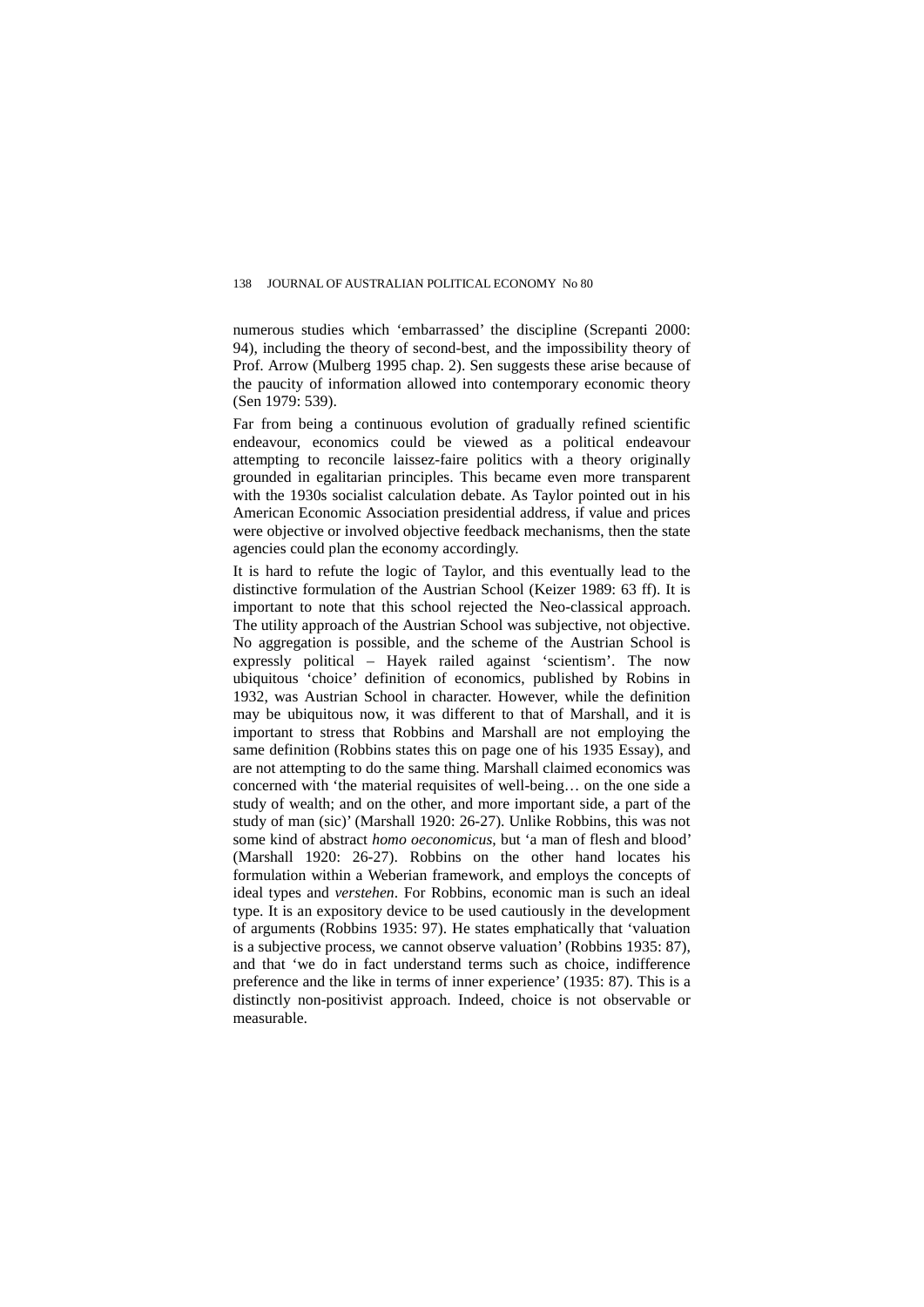Whereas Marshall held his metaphor of value being determined by the 'scissor-blades' of demand and cost, the Austrian School joined these together. The notion of opportunity cost – cost as opportunities forgone – was central to this. Opportunity cost is subjective; it cannot be measured. Buchanan makes this clear and explicit:

There are specific implications to be drawn from this choice-bound definition of opportunity cost:

1. Cost must be borne exclusively by the person who makes decisions; it is not possible for this cost to be shifted to or imposed on others.

2. Cost is subjective; it exists only in the mind of the decision-maker or chooser.

3. Cost is based on anticipations; it is necessarily a forward-looking or ex ante concept.

4. Cost can never be realized because of the fact that choice is made; the alternative which is rejected can never itself be enjoyed.

5. Cost cannot be measured by someone other than the chooser since there is no way that subjective mental experience can be directly observed.

6. Cost can be dated at the moment of final decision or choice (Buchanan 1973: 14-15).

This conception of cost takes economics away from observation and measurement. Costs cannot be seen and cannot be measured:

In any general theory of choice cost must be reckoned in a utility rather than in a commodity dimension. From this it follows that the opportunity cost involved in choice cannot be observed and objectified and, more importantly, it cannot be measured in such a way as to allow comparisons over wholly different choice settings. (Buchanan 1973: 14-15).

The ubiquitous definition of economics as rational choice was therefore designed to lead to a totally different form of economics, one that was subjective and non-observable and therefore 'unscientific' in positivist terms. In addition, such economic phenomena are expressly incapable of measurement. The standard economics texts are therefore contradictory – the Robbins definition is incompatible with the mathematical models and graphs. Furthermore, this 'choice' definition is expressly political, and is a response to a widespread rupture within the discipline involving the president of a leading economics association. The current protest of students of economics concerning their discipline has considerable legitimacy.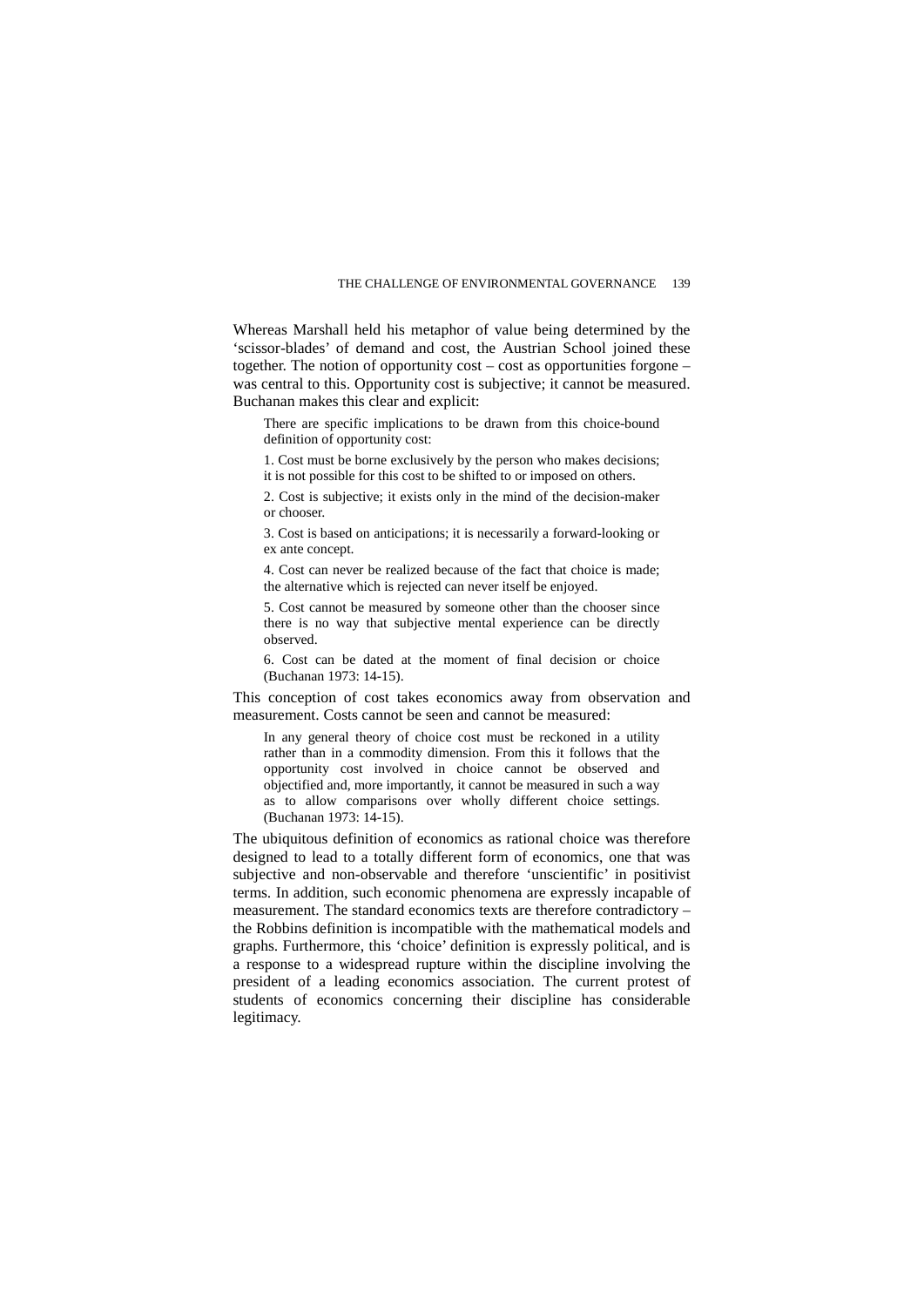All these elements are simply ignored by the current orthodoxy. Indeed, economists after Robbins misemployed his definition to attempt to consider observable behaviour, which they have attempted to put measurements to in an effort to maintain the 'scientific' legitimacy of the discipline. This has led both to paradoxes and to an inadequate approach to policy.

## **The political discourse of environmental economics**

The previous section has outlined how an archaeology of economics can be employed to uncover the schisms and the hidden history of the discipline. The current orthodoxy attempts to obtain legitimacy by presenting itself as a positive science. In order to do this, a weaker version of the neo-classical formulation was adopted, since the original neo-classical formulation had socialist and egalitarian overtones and was linked by its founders to moral and political debates. The Austrian school realised that it would not be possible to defend both positive science and *laissez-faire*, and so broke with the idea of an economic science. However, the orthodoxy has for the most part simply ignored this division, and thrown the Austrian school definition and concepts (including opportunity cost and uncertainty) in with a weakened version of the neo-classical analysis, ignoring the fact that these approaches are oppositional.

This obviously has implications for the analysis of many areas of policy, but has particular resonance when considering the question of environment, as this issue shows up well both the internal contradictions and the shortcomings of the orthodoxy.

The attempt to apply orthodox economics to environmental resources invariably involves the commodification of those resources (Jacobs 1994: 8). Environmental problems are regarded as market failures. The solutions usually put forward 'resemble the solutions to any market failure' (Perry and Primrose 2015: 134), and either incorporate environmental resources into markets through cap and trade schemes or through taxation (as discussed in Rosewarne 2010: 20-21, Stilwell 2011). These policies reflect the limitations of the school of thought from which they were derived. If for example the correct level of carbon tax can be calculated by elaborate surveys, why not do this for all commodities? In reality, the political bias of most cost-benefit analysis calculations are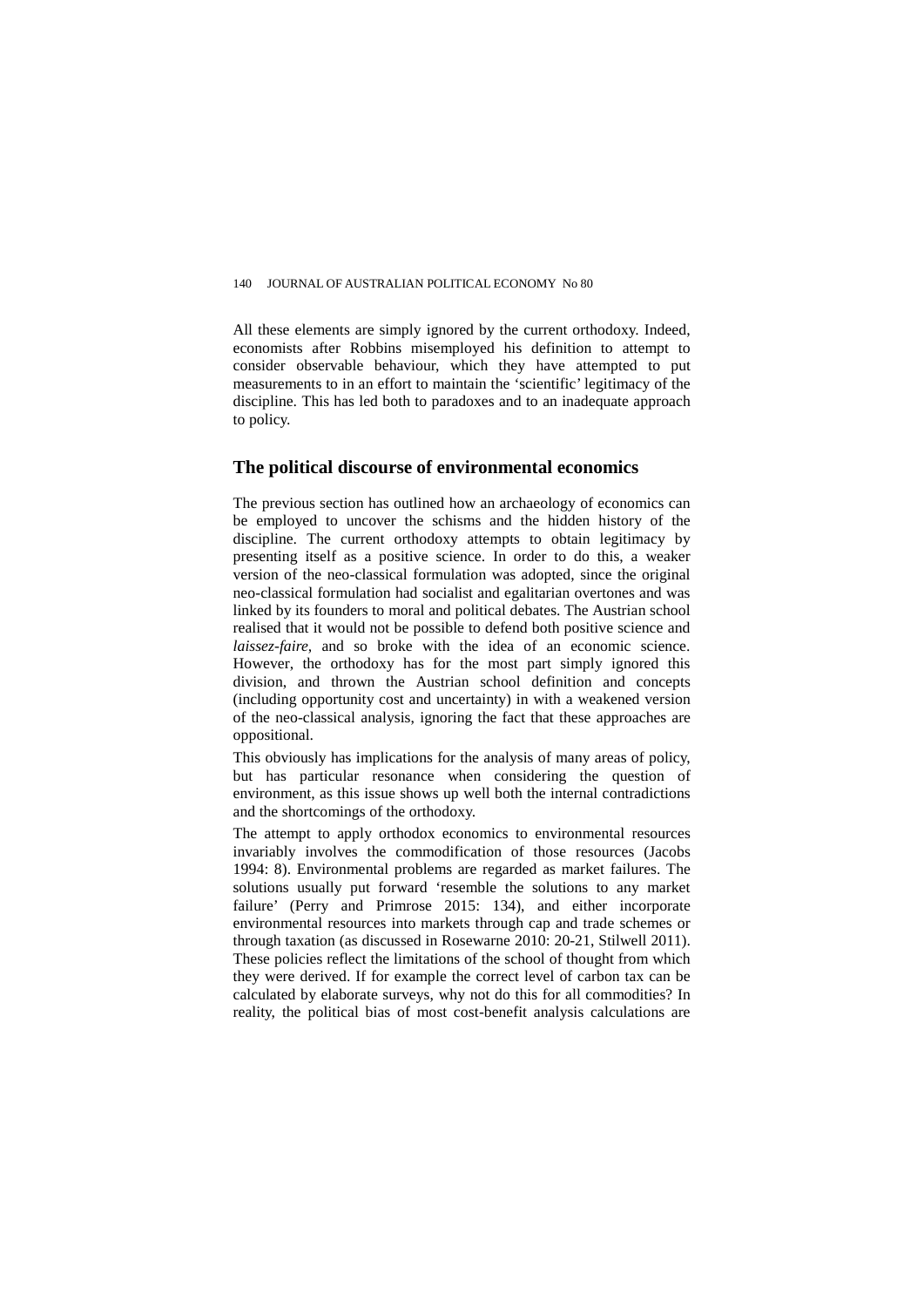usually very clear (a good example is the UK government's High Speed Rail (HS2) analysis, which was based mainly on valuations of executive travel-time). Levels of tax, compensation and the detailed application of the environmental tax regime are invariably part of political debates (Stilwell 2011). Essentially cost-benefit analysis and environmental taxation are simply politics with numbers.

It should be reiterated that the neo-classical economists (as opposed to later marginalist interpretations) were aware of the limitations of markets, and viewed an economics bereft of ethical content as a waste of time. Pigou's original formulation in 1920 of a tax on externalities was in terms of social compensation for lost social welfare, rather than environmental protection. He was also well aware of the limitations of both equilibrium analysis and taxation under conditions of basic insufficiency, and wrote a long section in his 1920 text on allocation during periods of war (Pigou 1920).

The cap-and-trade approach also has links to wartime, in the sense that what is essentially being proposed is the creation and promotion of what would have been called a black market, which was both illegal and attracted social odium. In fact it is noticeable how irrelevant markets are during times of emergency, and Stilwell points out how rationing, price controls and planning were common during wartime (Stilwell 2011: 124). It is worth reflecting why this is the case. Hirsch in his seminal work *Social Limits to Growth* developed the concept of social scarcity, where resources cannot be provided for everyone. The example from Hirsch is road congestion; when road space becomes insufficient, it cannot be provided for everyone (Hirsch 1977). In modern parlance, it becomes zero-sum. However as Benton points out, this example and many others have physical constraints at their base (Benton 1994). If road space, clean water or fuel is limited and insufficient, then these require allocation. Hirsch suggests that employing price for this allocation is inappropriate under circumstances of inequality (Hirsch 1977). That is to say, we should draw a distinction between *scarce* resources and *depleted* resources, the latter being socially scarce and requiring allocation, of which price is only one of several methods, and one which may often be inappropriate.

In a very real sense, taxation or cap-and-trade policies do not solve anything. The same political decisions are taken as before, but these now have a numerical guise. The key decisions – the level and the allocation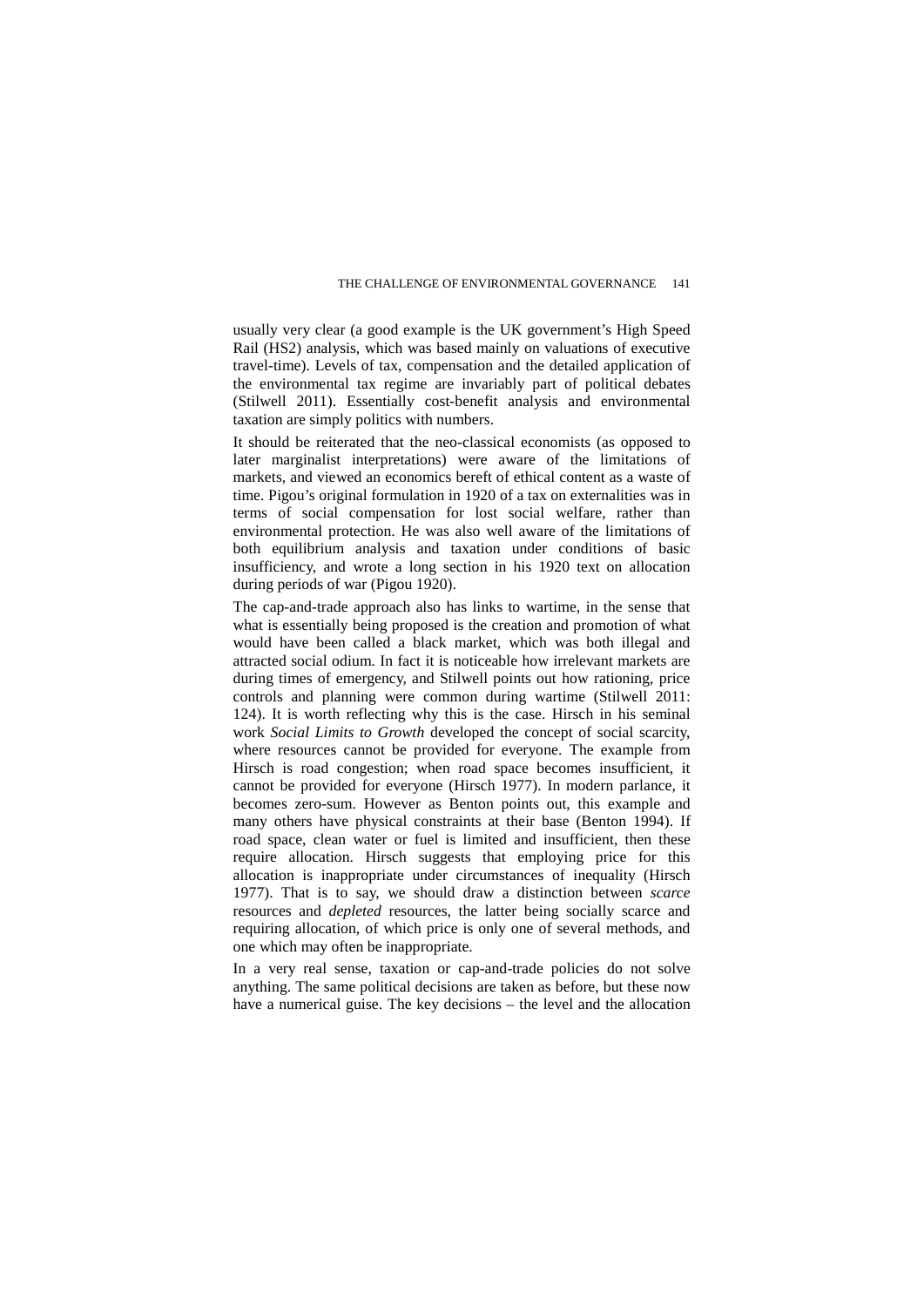of trading permits to entities that have no previous ownership claims, or the level of environmental taxation and the way it is levied – remain political decisions. The fact that the decisions are about numerical levels does not alter the political content.

A common response is that alternatives to depleted resources are always available, and that 'correct' pricing and property rights will enable 'clean' alternatives to be developed. This is the essence of the 'ecological modernisation' approach (for example Mol and Spaargaren  $2000$ ).<sup>[1](#page-13-0)</sup> This firstly places great faith in the ability of scientists and engineers to constantly evolve the available technologies. There may well come a time when further innovation is impossible: indeed this may even be the case now. In addition it is far from clear that a profit-directed research strategy will be adequate for this vital task. After all, it was technological development that has been behind the environmental degradation from which we now suffer. In fact Hayek acknowledged that the belief in the continuous development of substitutes for depleted resources is 'an act of faith' (Hayek 1960, cited in O'Neill 2012: 1082).

Furthermore, without demand management, technological innovation is insufficient, and may even cause more degradation than before. Again this is a phenomenon noted by one of the founders of the discipline: W.S. Jevons. Writing in the  $19<sup>th</sup>$  century, he observed that, as the efficiency of coal-fired technology improved, more coal was consumed rather than less. This became known as the 'Jevons paradox'. Efficiency lowers the relative cost per unit of output, but this may well simply result in expanding usage back to the original level – an effect known as 'rebound' – or even (as in Jevons' example) beyond that level ('backfire') as more enterprises become feasible. In the absence of demand management, developing more fuel-efficient cars is likely to lead to more mileage and larger cars rather than less pollution.

Furthermore, the paradox may hold even if the efficiency does not lead directly to an increase in usage. There can also be additional 'indirect' rebound effects, since cost savings may be switched towards alternative consumption. Savings on car fuel, for example, might be put towards overseas holidays involving air travel that pollutes the atmosphere. Note that these indirect effects are difficult if not impossible to measure, since

 $\overline{a}$ 

<span id="page-13-0"></span><sup>1</sup> For a wider critique, see Barry (1999) and Benton (1994).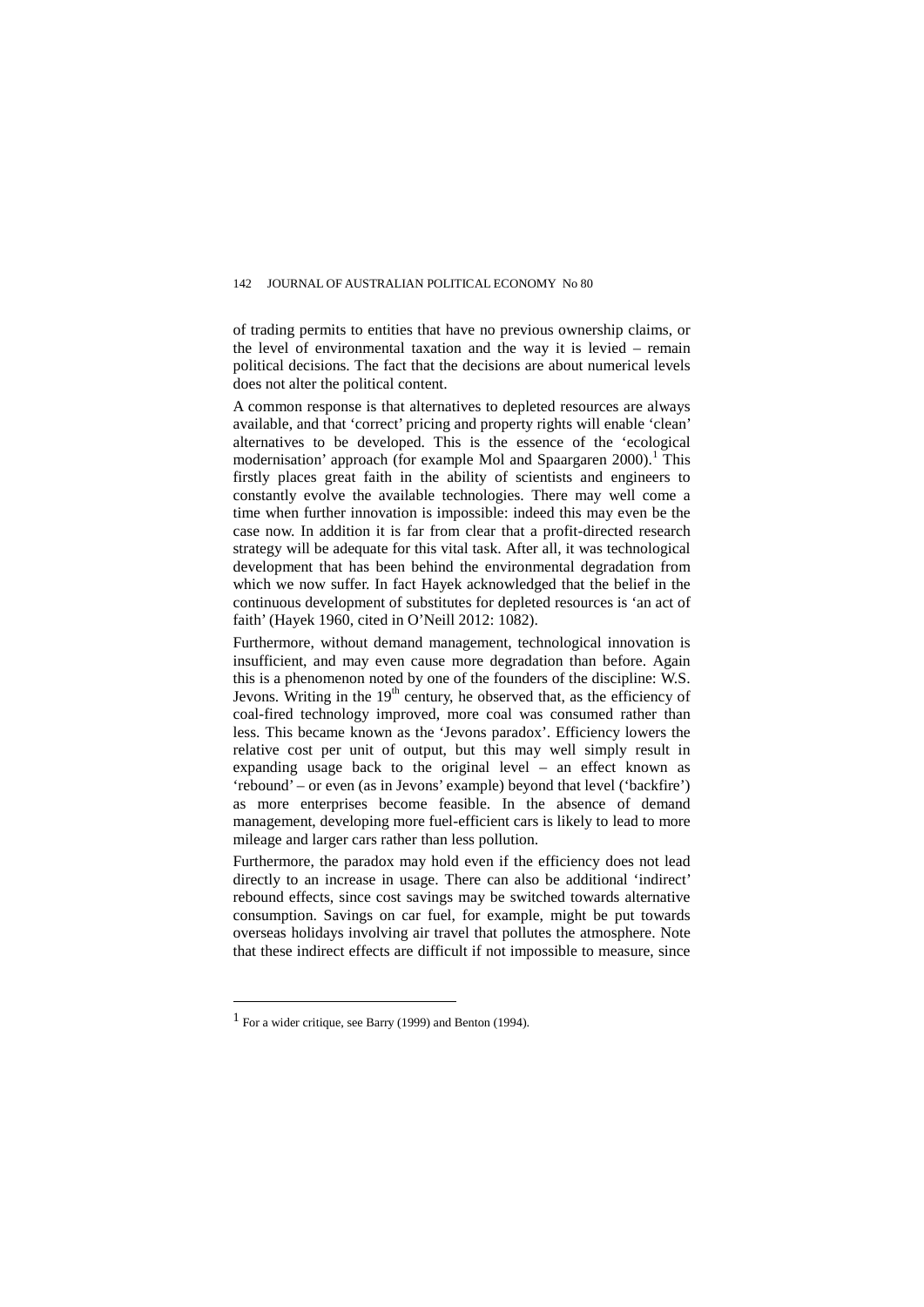the cause of the switches in consumption patterns cannot be readily known (see Polimeni *et al.* 2008).

One can also question the adequacy of the *ceteris paribus* approach of the marginalist (and also the neo-classical) school with regard to questions of technological development. This issue seems to highlight precisely the sort of dynamic change and open system that is problematic in these approaches. *Ceteris* are no longer *paribus* under conditions of technological change, which will also have a large variety of indirect effects.

There are also many shortcomings within the Austrian school approach. One of the corollaries of eschewing measurement is that aggregate measures become somewhat meaningless, and indeed are viewed by the Austrian school as of no consequence. However, forgoing measurement also involves foregoing any notion of efficiency, since inputs, outputs and any ratio between them cannot be measured and indeed are subjective – as Buchanan spelled out, opportunity cost is linked to subjective value. A ratio of the value gained to cost spent, which is what efficiency measures, would therefore be meaningless.

Furthermore, as Hirsch pointed out, separating ends from means is not ultimately possible. It is never known what the ultimate 'end' is, or what is a cost and what is a benefit (Hirsch 1977). Hirsch's concept was of intermediate goods, which are consumed as a means to obtain other goods or services. My consumption of petrol, for example, is the cost incurred to obtain something else – perhaps food, or employment. Hirsch calls these defensive expenditures, and views them as a cost rather than a benefit. However, the presence of defensive expenditures renders aggregate measures inadequate. Economics no longer 'adds up'.

The lack of an efficiency ratio, and the ability to separate out costs and benefits, explain seemingly paradoxical results. Both polluting economic activities and any consequent clean-up activities add to GDP. If in fact new clean technologies are invented that also result in a lower expenditure, it would actually lower GDP. The UK Office of National Statistics, for example, reported that the good weather in the UK in April 2011 reduced the use of heating fuel and therefore lowered GDP (ONS 2011). Of course, the temperature within buildings remained the same.

This analysis suggests that the current preoccupation with maximising GDP is misplaced; it is not clear what we are obtaining more of with a higher GDP. In this sense our argument goes beyond the 'no-growth'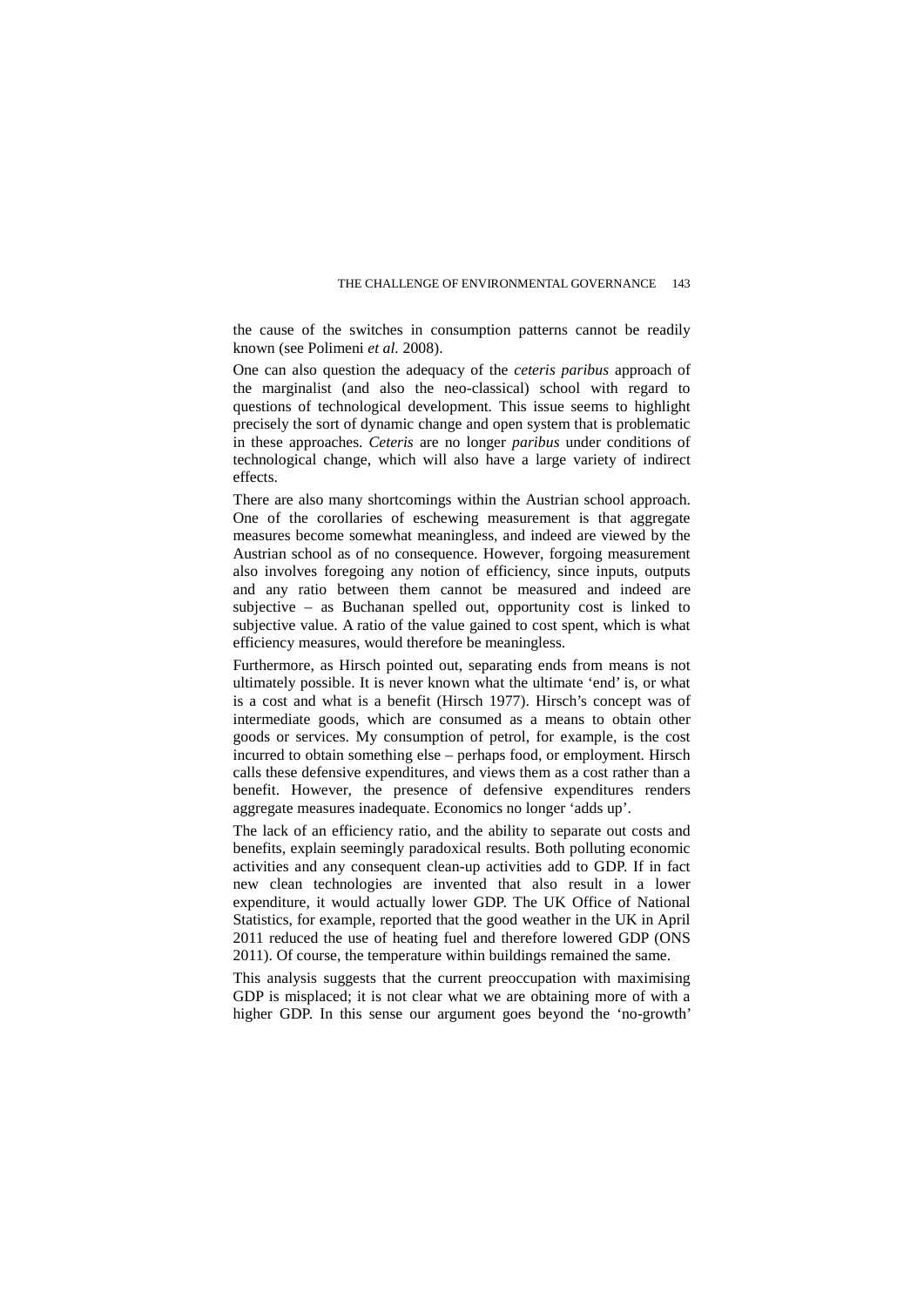debate, in that it problematizes what 'growth' really is. Nonetheless it remains a primary policy aim for nearly all governments, and may well be at odds with the development of 'clean' technology. In fact, rather than benign technology being developed the reality has been, as Beck suggests, that greater and greater risks have been taken to ensure the availability of alternative fuels and other environmental resources, risks that now outstrip institutional controls (Beck 1992). That is, the neoliberal response to the issues of nature has raised fundamental issues of governance. By the same token, if the idea of environmental taxation was to be taken seriously, these would be so high as to trigger severe and widespread poverty and disruption even in the developed world, which would in turn trigger calls for massive and unprecedented intervention and redistribution, which would again create huge issues of governance (see Goodman and Rosewarne 2010: 2). A serious attempt at an ecological economy soon renders laissez-faire impossible.

The analysis above suggests that, far from requiring a simple policy change, the question of environment raises fundamental issues of governance. The need for both risk management and demand management will require a new approach to the relationship between the policy and the economy, and to a movement away from maximizing monetary throughput. The development of such an approach will be discussed in the next section.

# **Future directions**

This article has shown how the Robbins definition, contrary to the usual claims, actually travels an entirely different path from positivism, and employs a subjective or interpretive idea of science. Foucault is therefore correct to associate the Robbins definition with a break from positivism, which he claimed has been the dominant rationalisation of economic discourse (Lemke 2000: 6): Foucault associates it with neoliberalism, predicting the rise of the new discourse. Furthermore, as he points out, the Robbins' definition leaves economics without a subject. Rather than being a positive statement of 'what is', the definition is 'a sort of utopian focus'. American neoliberalism moreover is 'a whole way of being and thinking' and is 'a type of relation between the governors and the governed much more than a technique of governors with regard to the governed'(Foucault 1979: 218-43).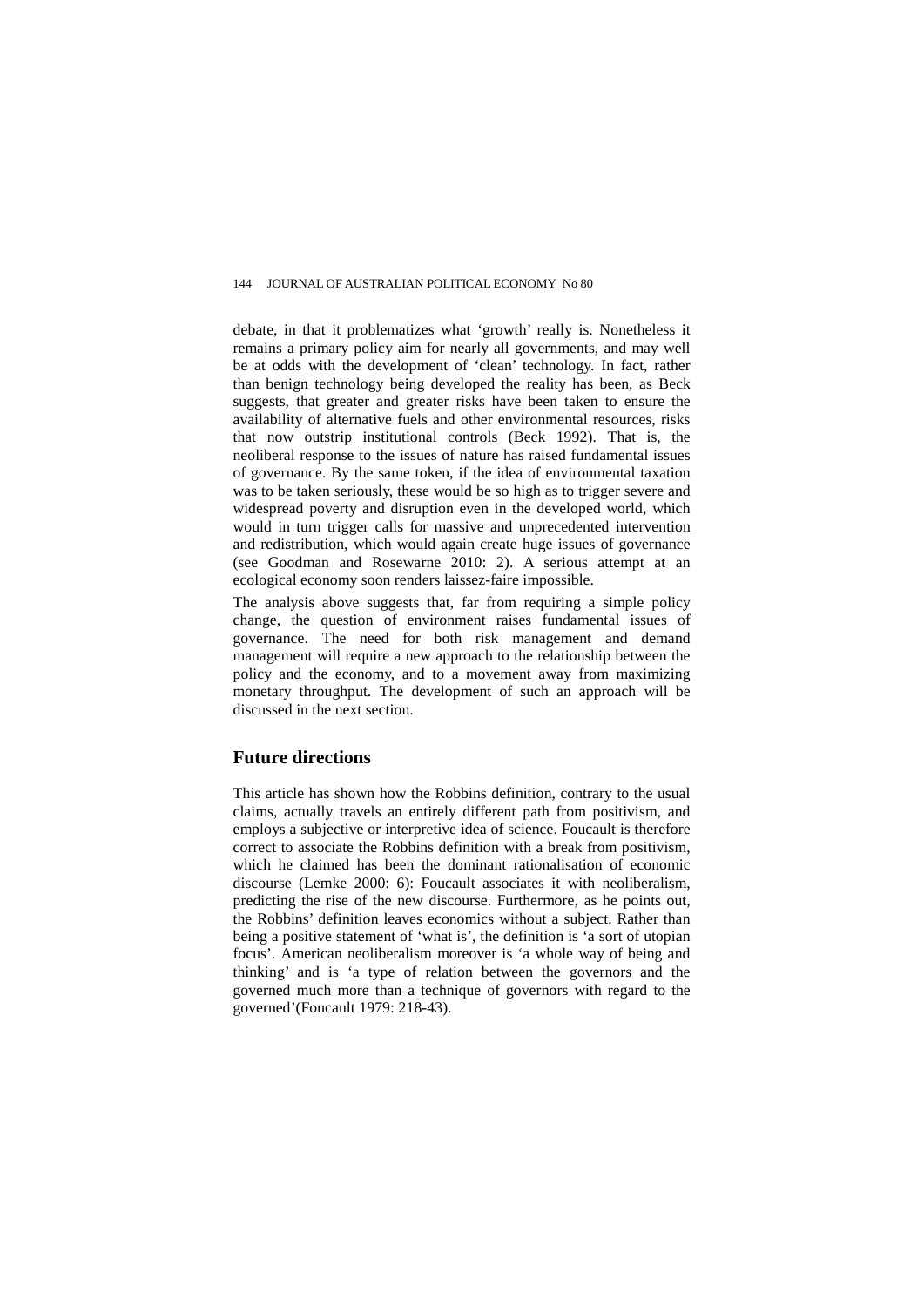According to Foucault, we should regard economics as a relationship of governance, a *governmentality*. It is a formative part of the social order which it purports to be studying. In this vein, Foucault suggests that an alternative counter-discourse or 'genealogy' can best be created through a union between 'erudite knowledge' – knowledge that been subjugated in the past and brought to light – and what he calls 'naïve knowledge'. The latter is local, unaccepted or popular knowledge which form what he terms 'local memories'. Both these forms of knowledge are concerned with the 'historical knowledge of struggles' (Foucault 1980: 3). A genealogy makes tactical use of this knowledge of struggles in contemporary settings. The Foucauldian approach is therefore directly bound up with political engagement. However, it is for us to create our own tactics using local and subjugated knowledge.

The argument here draws mainly upon the Green movement, but there are many other popular movements that could be referenced, such as the feminist or the International Development movement. The focus is on how Green ideas can inform analysis, and how heterodox schools of thought – ideas which the orthodoxy have subjugated – can be used in conjunction with them to form the basis for a new approach.

Ironically enough, the re-introduction of physical science, as exemplified by Georgescu-Roegen (1971) or the Club of Rome (Meadows *et al.* 197[2](#page-16-0)), has the effect of stretching orthodox economics beyond its limits.<sup>2</sup> Given that positive science, contrary to the claims of economics textbooks, actually tends towards ideas of economic planning rather than laissez-faire, accepting parameters from physical science is bound to show up the limitations of methodological individualist approaches.

It should be stressed, however, that the issue is one of governance, not simply a planning question. One of the main underlying themes of both the Green movement and of other contemporary popular movements has been the need to consider ethical questions. These are invariably social and political rather than individual in character. The issue of what is morally right cannot be reduced to questions of individual preference,

 $\overline{a}$ 

<span id="page-16-0"></span><sup>&</sup>lt;sup>2</sup> It should be added that, while Foucault did not entirely separate out physical from human science, he did suggest that there was a difference in degree in the disputed content of physical science, and indeed he anticipates that physical science would pose problems for economics (Foucault 1977, cited in Ӧzveren 2007). By the same token, it is not clear that a human science – particularly a political economy – should be built upon concepts of physical science, but this large debate is beyond the scope of this short article.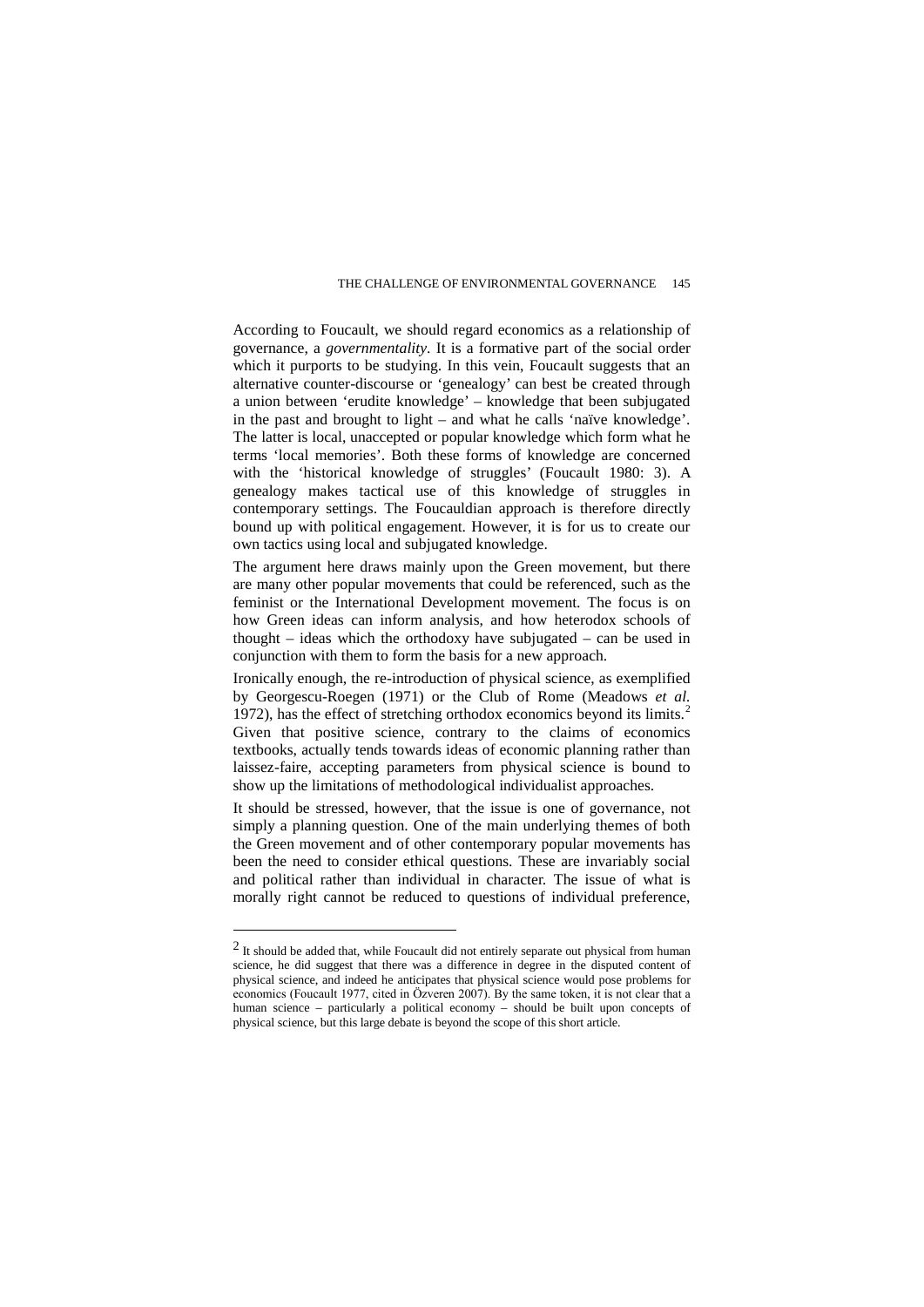since it is not the individual human making the choices who is facing the loss or hazard. These hazards or losses are social or even global.<sup>[3](#page-17-0)</sup>

A new, Green political economy will therefore be concerned with a process rather than an outcome. It will be as much concerned with the public forum, participatory democracy, and ethical issues as with the outcomes of market mechanisms. Even where the marketization of environmental resources is technically possible, it is not clear that it is necessarily socially optimal.

Given that environmental resources are invariably socially scarce, and their allocation involves ethical issues, this would be a good starting point for defining a new Green political economy: *economics concerns the selection and implementation of allocation mechanisms for depleted and for scarce resources.*

There are four allocation mechanisms which come to mind (although analysis may unspring others). They are allocation by:

- Ration (including equal-chance lotteries)
- Need or right (including social norms and custom)
- Price

 $\overline{a}$ 

- Maladministration (including diktat, supplier convenience, and artificial exclusion). [4](#page-17-1)

The issue for the new political economy will be the appropriateness of the respective methods of allocation for particular circumstances, the specific *modus operandi* of these allocation mechanisms and the objectives and constraints on the process. Allocation requires an allocating principle, an allocating mechanism and an allocating agent. The economic is therefore embedded within the social and the political. It is embodied as a social and a political economy, within a political philosophy and a political structure.

Note that price does remain part of the allocation matrix, and a return to Soviet-era central planning is not envisaged. Neither is it envisaged that

<span id="page-17-0"></span><sup>3</sup> They may also fall, of course, to other species or future generations.

<span id="page-17-1"></span><sup>4</sup> Examples of these are familiar: rationing is common during wartime, and lotteries have been used to ration non-divisible resources, such as secondary school places in desirable schools (it was also used in the London Olympics). Allocation by need is used in many health care services, and the social norm of queuing is commonplace. Exclusion through unfair selection processes is rife in education and employment.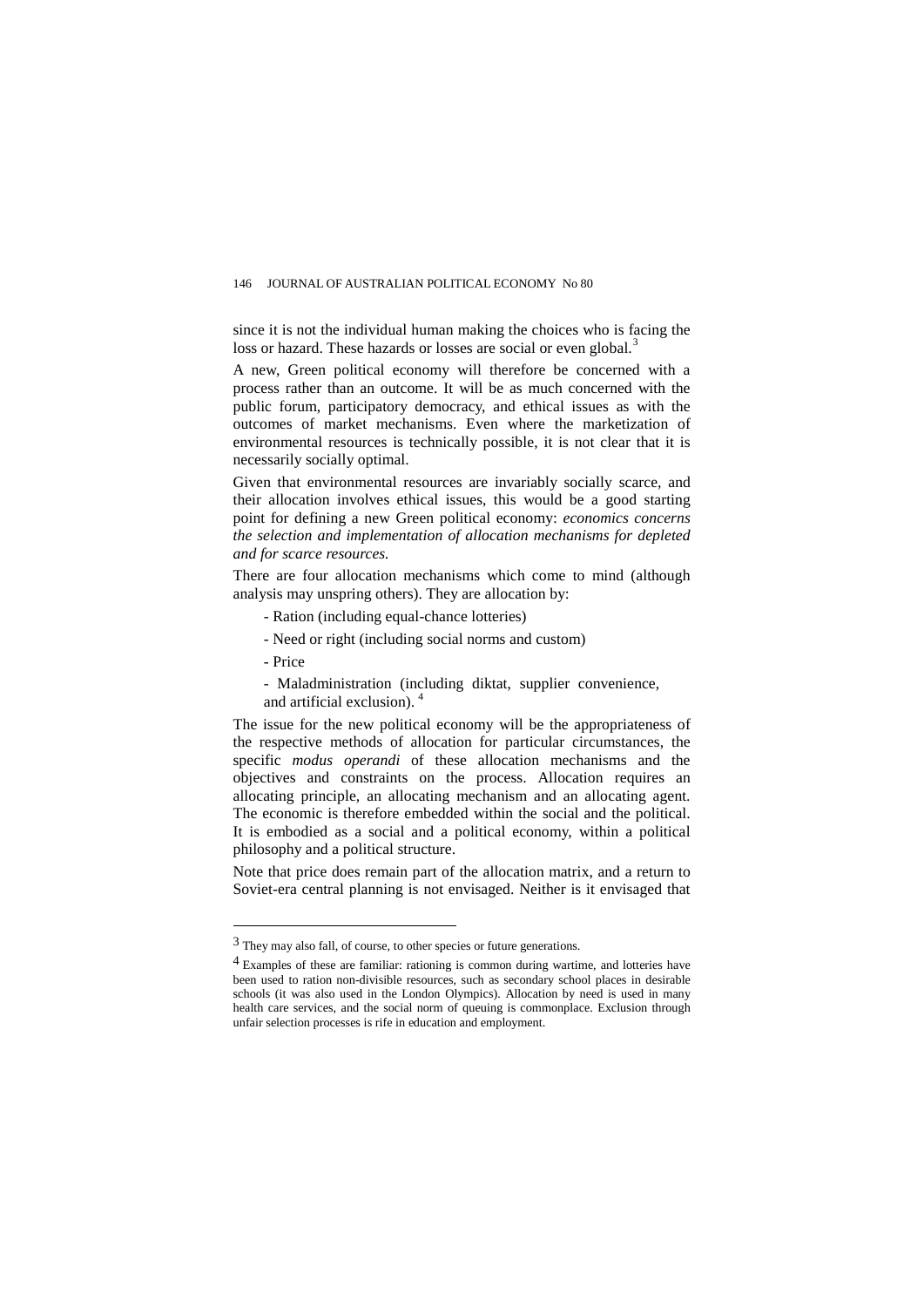the role of the ecological political economist is to develop an overarching transcendental 'theory' of allocation. Rather it is envisaged that the aim is (more modestly) to provide guidance as to which mechanisms are likely to work best under which circumstances, and to enable the political actors to explain how alternatives to the present power structure might work. In this sense, the political economist is to provide 'tactical' advice.

The new Green political economy will therefore require precisely the alliance of local and popular knowledge with subjugated, erudite knowledge that Foucault suggested. The contribution of heterodox economics to such tactical advice might be classified in three main areas. The first is that dealing with the allocation of depleted resources will invariably involve demand management, which is a constant thread throughout ecological economics. The second contribution is the objective of allocation, an 'economics of enough'. The final class might be termed 'market management' – the operation and management of allocation by price.

Foucault's writings do address these issues. For Foucault, the manipulation of wants is one of the main elements of contemporary power. 'Power', he suggests,

would be a fragile thing if its only function was to repress…[i]f it worked only through the mode of censorship exclusion, blockage and repression..exercising itself only in a negative way (Foucault 1980: 9).

The exercise of power, Foucault holds, is strong because 'it produces effects at the level of desire...' and that 'far from preventing knowledge, power produces it'. It is this alteration of desires and beliefs, corresponding to what Lukes referred to as a third face of power (Lukes 1974), that for Foucault is the major strength of power.

The issue of influence over desires, and of the manipulation of economic demand, has long been part of the Green movement, and has a long tradition within critical institutional economics, going back to Veblen and J.K. Galbraith. Galbraith famously compared modern economies as being like a squirrel on a wheel, running fast but going nowhere (Galbraith 1958: 152). He pointed to the vast expenditure on advertising and promotion as evidence of the triviality of modern production. Veblen employed the notion of 'conspicuous consumption': that many goods were consumed only for the purpose of relative status, and as such most production was actually wasteful (Veblen 1899b). The idea of demand manipulation suggests a qualitative aspect to the idea of sustainable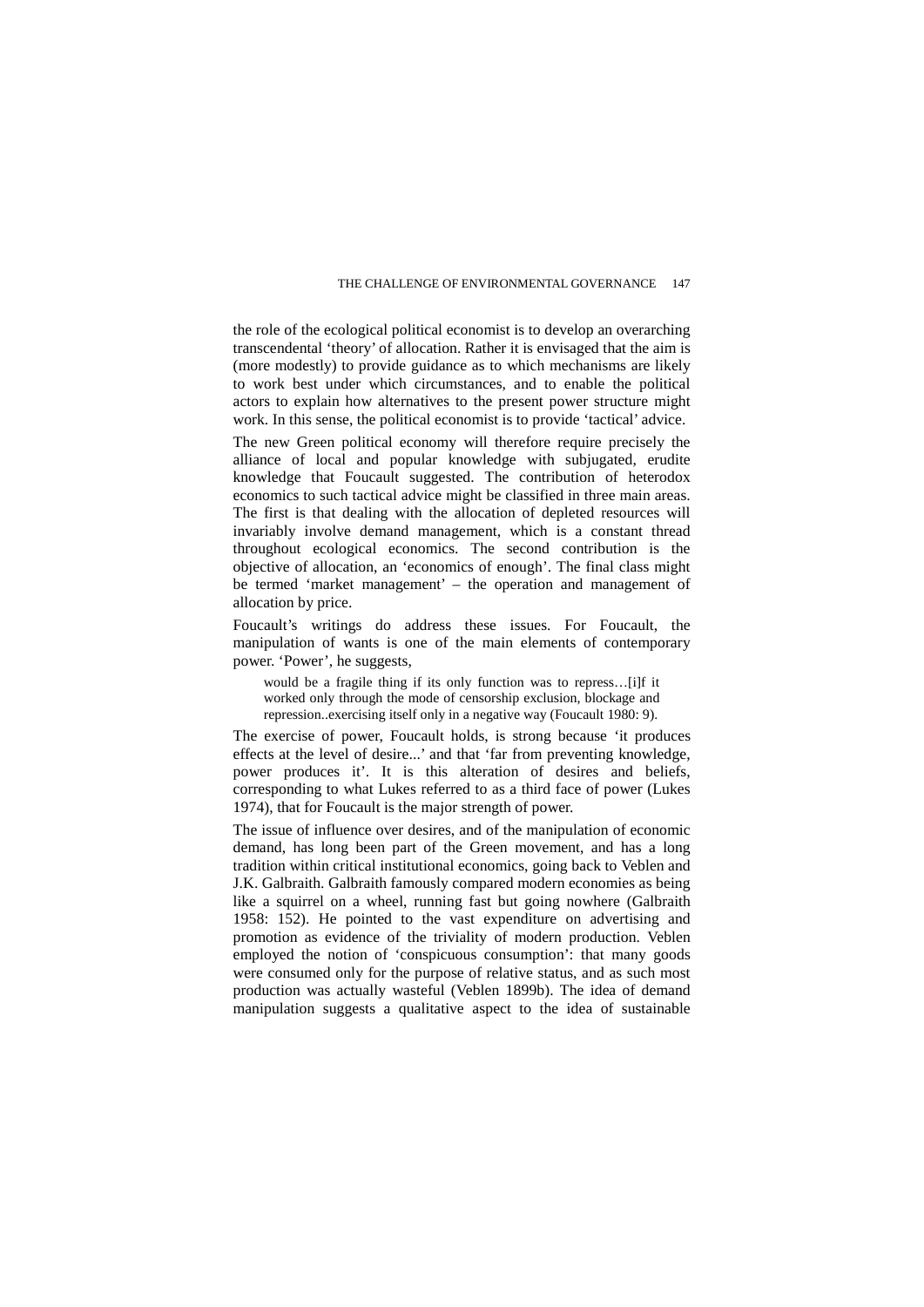development, or, loosely speaking, 'green growth'. 'Growth of what?' and 'growth for what?' become more pressing questions than how much so-called growth is possible.

The second area of institutionalist analysis links with this. K.W. Kapp (1976) suggested a refocus away from maximising consumption towards an objective of maximising economic security. This would replace the current emphasis on uncertainty and risk. However, the operationalisation of economic security<sup>[5](#page-19-0)</sup> requires further analysis. Barry draws on the ILO definitions as a sort of baseline (Barry 2012). While these provide objective criteria, and would be fairly revolutionary if implemented worldwide, it may be suggested that our approach should go even further than this, and propose economic security as a main objective rather than a baseline. It is also not clear that the idea of security can really be objectified. Just as Jackson claims that our idea of prosperity is social and psychological (Jackson 2009), it seems reasonable to claim that security is also social and psychological – we often refer to a subjective 'feeling of security' which is applied to both the present and the future, and which includes others as well as ourselves. [6](#page-19-1) This again points to a political process both of negotiated specifications of criteria and thresholds for security, and also legal and political institutions that are accepted as having the ability to ensure the delivery of economic security.

The suggestion in this article is that economic security is a vital complement to demand management, enabling it to move away from the 'de-growth' debate. Environmental protection need no longer be cast in terms of forfeiture. What is being suggested is an offer by the Green movement of a tactical 'Green New Deal', whereby we are offered a good chance of obtaining what we 'really' want instead of taking risks to obtain artificially created wants. When it is put in this way, ecology looks attractive. The new ecological economics would replace an economics based on greed, uncertainty and a risk society with one based on 'real' wants and economic security.

 $\overline{a}$ 

<span id="page-19-0"></span><sup>5</sup> The term 'economic security' is employed by the ILO to distinguish it from physical or military security, which are often employed to influence political discourses in other directions.

<span id="page-19-1"></span><sup>6</sup> Jackson believes that the psychological and social nature of prosperity distinguishes it from 'material security' (Jackson 2011), but this seems different to the economic security discussed here.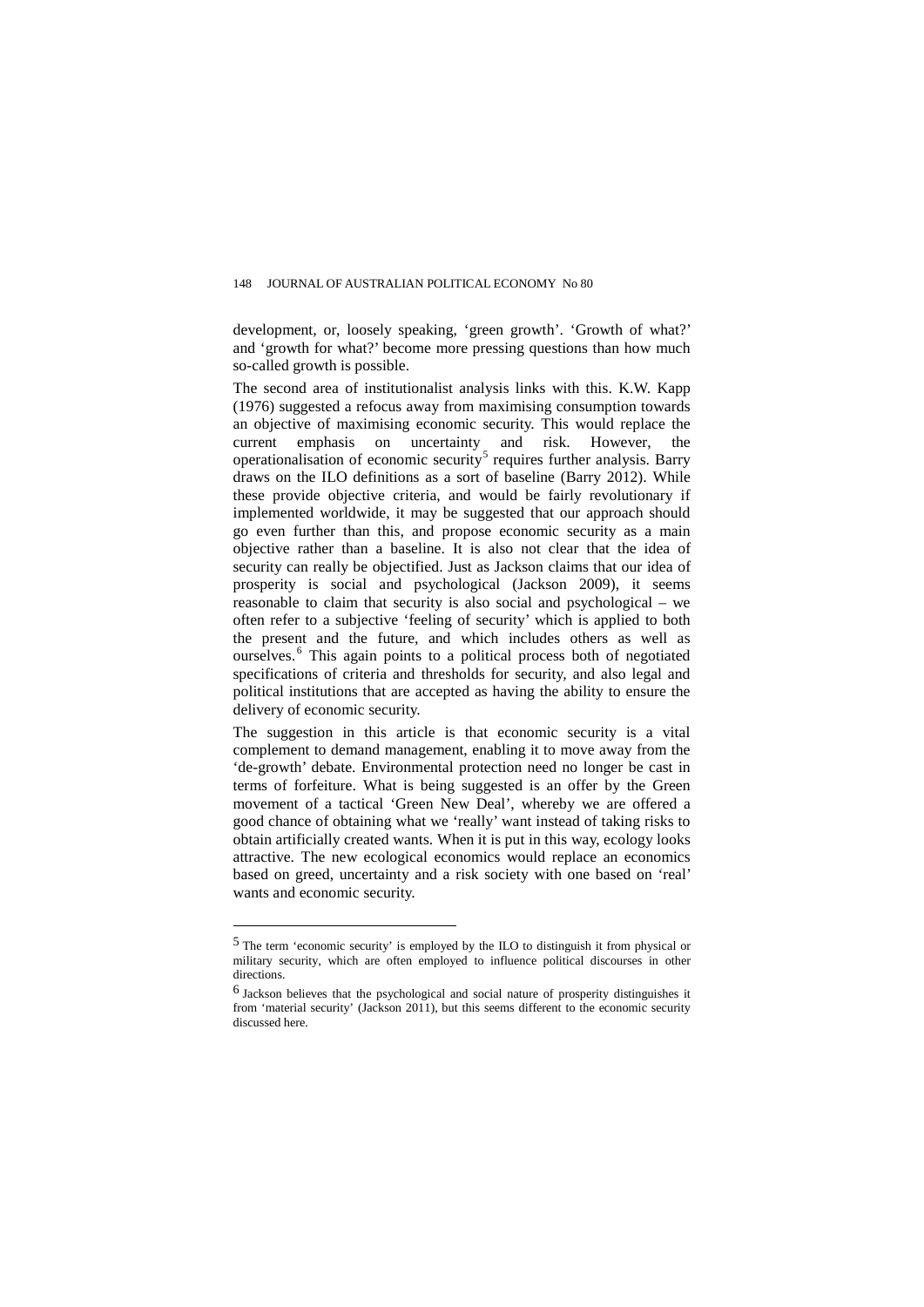The third aspect of allocational institutionalism is the management of market mechanisms. Price will continue to play an important part in allocation. The literature on law and economics goes back at least as far as John Commons, but has previously been associated with reform or even neoliberal approaches. In fact the idea that economic transactions have a legal basis can readily be employed in more radical analyses, since it opened the path to management and control of market mechanisms. Indeed, as Rosewarne points out, both strands of marketbased environmental policy (cap-and-trade and taxation) have government and law at their foundations (Rosewarne 2002: 96). A Green political economy would therefore seek to replace an economics which legitimises undemocratic governance, under the guise of laissez-faire, with one which actually governs the economy. If the operations of markets can be planned, they can be regarded as a viable alternative to central planning of production.

Many aspects of law appear regularly in policy debates. Discussions of labour laws or consumer laws are commonplace. What is suggested here is that Green principles could be applied directly to all aspects of market management. There is already a growing body of literature linking the schemes of common-resource management outlined by Ostrom (*e.g.* Ostrom 1990) to co-operative enterprises. Deakin suggest these be applied by law to all corporations, which would then (amongst other considerations) have stakeholders included as owners (Deakin 2012). In addition, he suggests that a revision and limitation to limited liability law would provide a natural limit to corporation size (Deakin 2012). These are areas that have long been of concern to environmentalists. Schumacher discussed the size of enterprises and new types of ownership in the 1970s, suggesting that, since all businesses rely on what he calls 'infrastructure', therefore all large corporations should be joint public/private enterprises (Schumacher 1973: ch. 18). Deakin believes we should treat corporations as being commons in themselves (Deakin 2012).

These law-based institutional approaches appear tactically attractive in that they would appear unthreatening to most stakeholders, would enhance rather than provide problems for governance (unlike, for example, high levels of taxation) and would be equitable. Other areas of legal rights that could be similarly addressed could include intellectual property rights (for example patent law as it affects pharmaceuticals).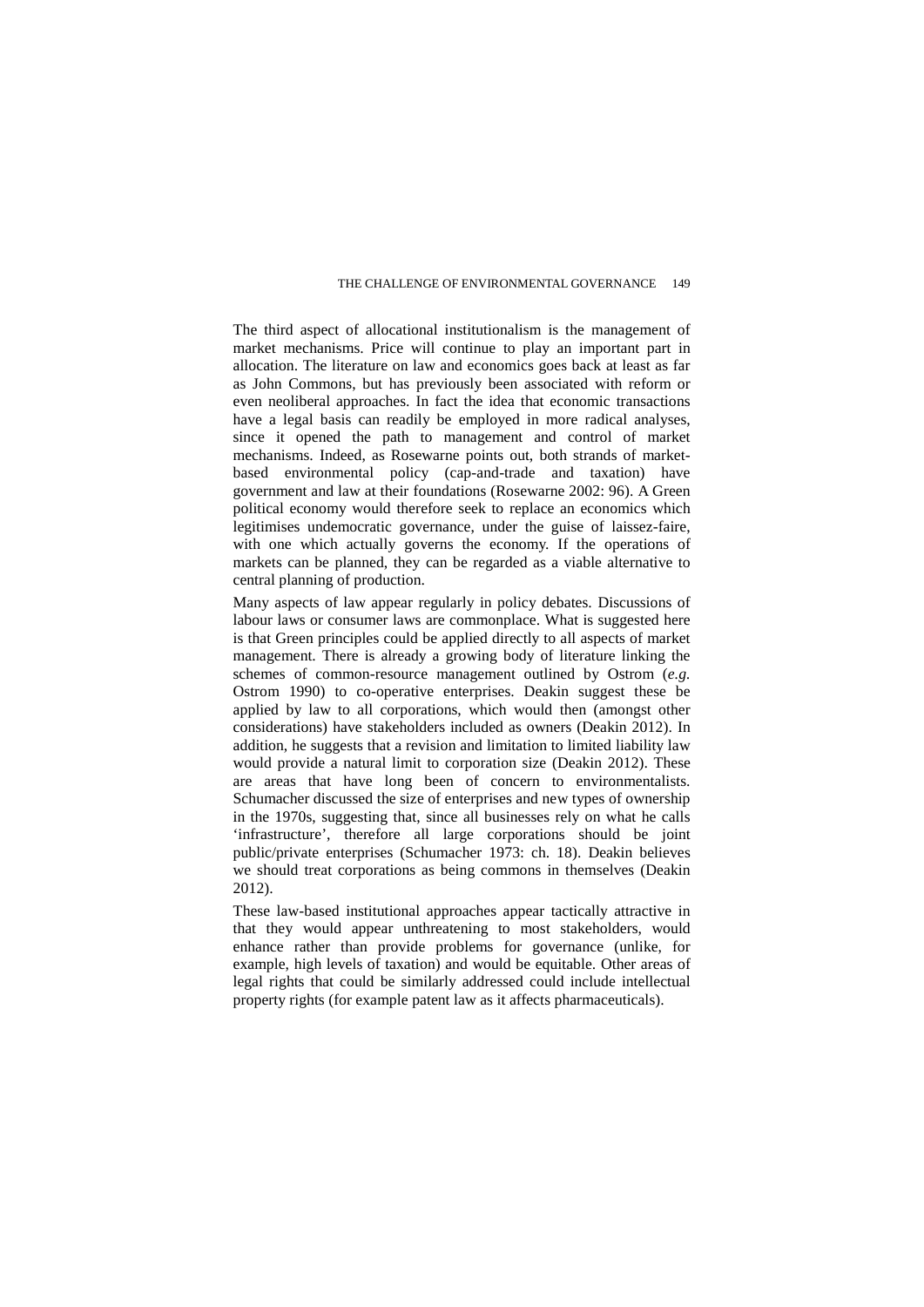The other main area of law which has been extensively debated in the past is international trade law. Discussion of the legal basis of the economy implies legal jurisdiction. As Herbert-Cheshire and Lawrence point out, the current focus on globalisation can be regarded as a discursive construct (or indeed an ideology). Miller (1989) draws attention to the fact that, even in global corporations, the size of individual production plants is usually fairly modest (Miller 1989). From an institutional economics perspective, global markets are in no sense inevitable, but are enabled by legislature. However, if the economy is outside of political jurisdiction then it is not clear that political governance is actually occurring. The Green movement has long had a mantra of 'thinking globally and acting locally', and calls for management of international trade have been frequent (*e.g.* Daly and Cobb 1990).<sup> $\prime$ </sup> In addition, the Green movement has often called for 'up and down' governance – for both international oversight of the environment and for local democracy. A Foucauldian governmentality perspective would suggest an emphasis on localised power relations over that of the centre or the state (Herbert-Cheshire and Lawrence 2002: 41).

# **Conclusion**

 $\overline{a}$ 

This article has explored the ideological function of orthodox economics – as legitimation for the current set of undemocratic and inegalitarian policies. Applying the Foucauldian approach to the analysis of human sciences in general and economic 'science' in particular, it has revealed how economics is part of a power structure which is used to maintain social order.

Future research should place nature at the centre of the discipline, and accept the political and contested character of economic analysis. Economics would no longer be solely about choice, but be concerned with the allocation of depleted resources. Allocation by price would only be one of several possible methods of allocation. Future research could usefully build on the heterodox traditions sidelined by the orthodoxy, in particular the institutional economics of Veblen and Commons. Of

<span id="page-21-0"></span><sup>7</sup> For a critique of the theory of comparative advantage, which is usually put forward as a defence of free trade, see Prasch (1996). Also note Keynes' view that the theory only holds under conditions of full employment (*q.v.* Milberg 2002).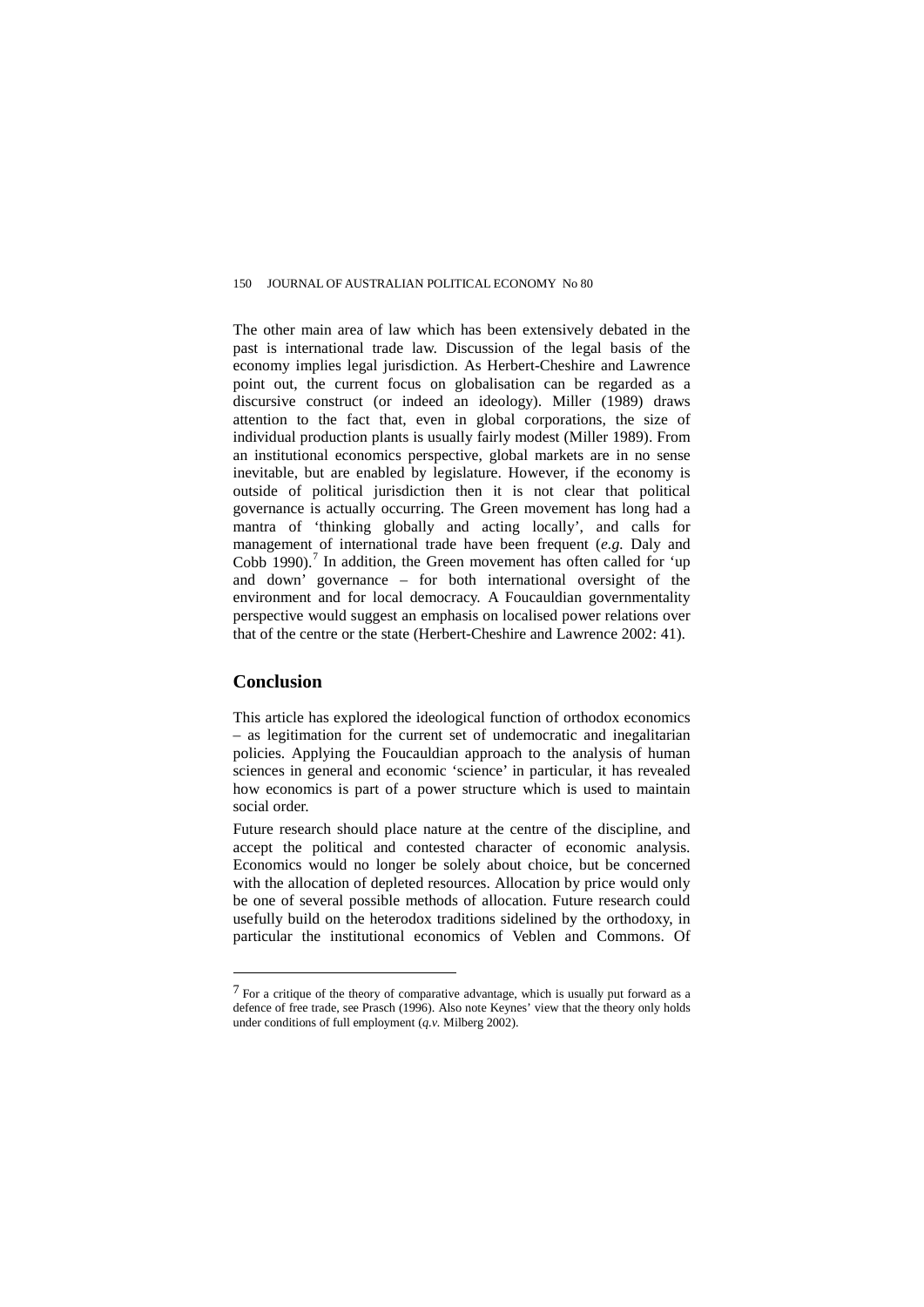particular interest to ecological economists would be the work of K.W. Kapp, who not only proposed an interdisciplinary approach to economics, but also suggested a focus on economic security as opposed to maximizing consumption.[8](#page-22-0) This could form the basis of an attractive 'New Green Deal'.

This 'Green New Deal' could also incorporate aspects of ecological economics into an institutional economics framework. Using the data on common resource management techniques that Ostrom reports, it can be seen how the field of Law and Economics can be enhanced, and how environmental governance can be effectively enacted.

Commentators on Foucault's legacy have called for 'a revised agenda for governmentality work' which stresses genealogy as critique, and which conceptualises 'politics as relations of contest or struggle which are constitutive of government'. This work was to be 'a successor to socialism' (Weir, O'Malley and Shearing 1997: 504-505). It is hoped that this article has succeeded in offering an example of how we might go about constructing this successor.

*Jon Mulberg is an Associate Lecturer in the Open University in the East of England. He would like to thank participants of the Association for Heterodox Economics panels in Southampton and Paris, the SCEME Seminar at the University of the West of England, the Politics of Markets conference at University of Westminster, and the Cambridge Realist Workshop, as well as the anonymous referees and editor for their advice on previous versions of this paper.* 

*j.d.mulberg@open.ac.uk* 

## **References**

 $\overline{a}$ 

Amariglio J.L.(1988) The Body, Economic Discourse, and Power: An Economist's Introduction to Foucault, *History of Political Economy.* 20: 583-613. Barry J. (1999) *Rethinking Green Politics: Nature, Virtue and Progress*, London: Sage. Barry J. (2012) *The Politics of Actually Existing Unsustainability*, Oxford: OUP. Beck U. (1992) *Risk Society*, London: Sage.

<span id="page-22-0"></span><sup>8</sup> For an outline of the work of K.W. Kapp see Heidenreich (1998).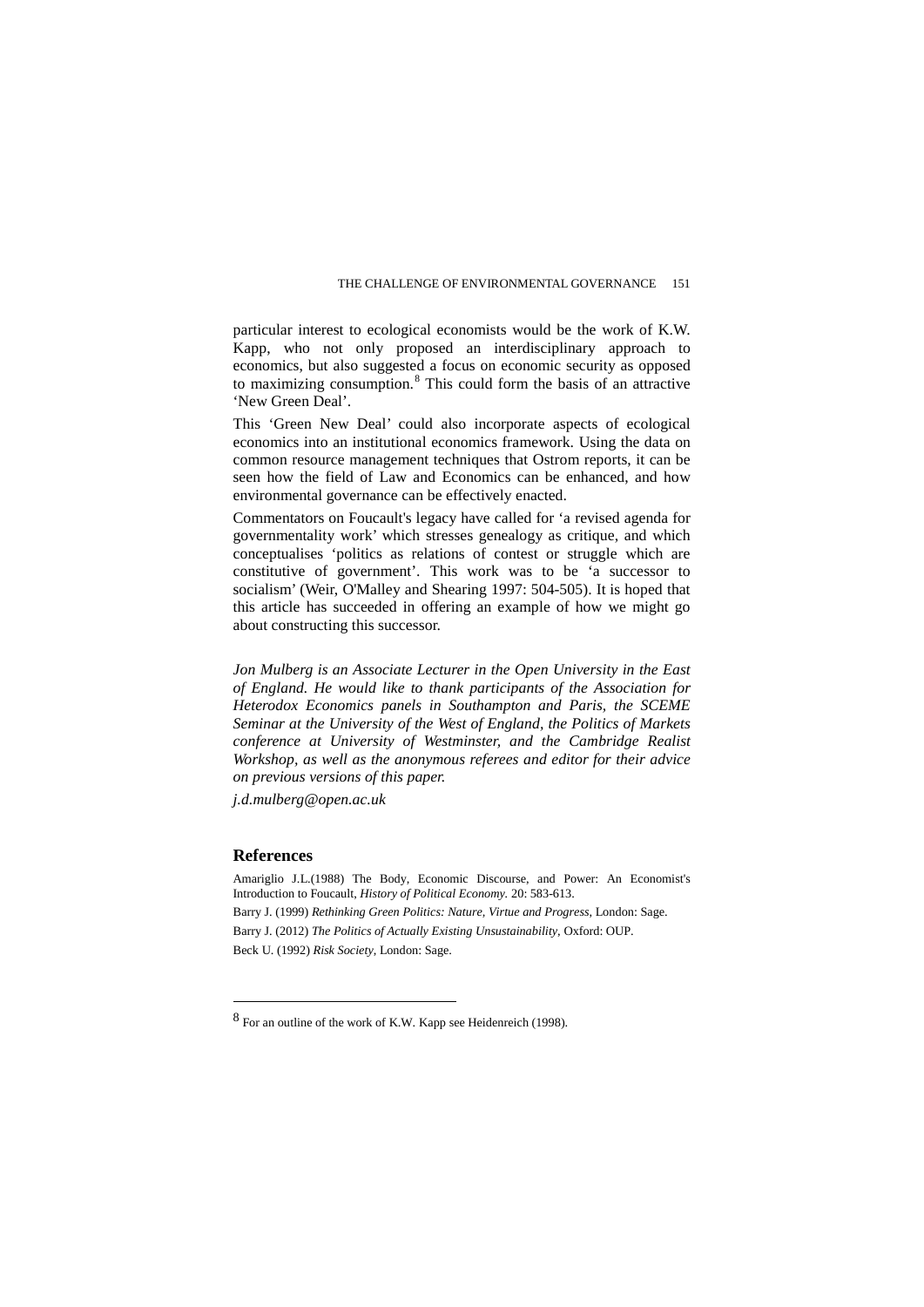Benton T. (1994) 'Biology and Social Theory in the environmental debate' in Redclift and Benton (eds) *Social Theory and the Global Environment*, London: Routledge.

Buchanan J. (1973) *LSE Essays on Cost*, New York: New York University Press, reprinted 1981.

Carson R. (1962) *Silent Spring* (1st ed.), NY: Houghton Mifflin

Coase R. (1975) Marshall on Method, *Journal of Law and Economics*, vol.18: 25-31.

Colander D. (2000) The Death Of Neoclassical Economics, *Journal of the History of Economic Thought* 22:2.

Daly H.E. and Cobb J.B. (1990) *For the Common Good*, London: Green Print.

Deakin S. (2012) The Corporation as Commons: Rethinking Property Rights, Governance and Sustainability in the Business Enterprise, *Queen's Law Journal* 37:2.

Fairhurst G. (2007) *Discursive Leadership: In Conversation with Leadership Psychology*, London: Sage.

Foucault M. (1968) 'Politics and the Study of Discourse', in *The Foucault Effect*, Burchell G., Gordon C. and Miller P. (eds), Universty of Chicago Press 1991.

Foucault M. (1975) 'Interview with Roger Pol Droit', *Le Monde.*

Foucault M. (1976) *The History of Sexuality: the Will to Knowledge* (reprinted 1998) London: Penguin.

Foucault M. (1979) *Birth of Biopolitics* (Michel Foucault: Lectures at the College De France) London: Palgrave 2008.

Foucault M. (1988) 'The ethic of care for the self as a practise of freedom', in Bernauer J. and Rasmussen D. (eds) *The Final Foucault,* Boston, Mass: MIT: 1-20.

Francis (2015), '*Laudato Si': On Care of Our Common Home, Encyclical Letter*, Vatican City: Liberia Editrice Vatican.

Galbraith J.K. (1958) *The Affluent Society*, Boston: Houghton Mufflin.

Geogescu Roegen N. (1971) *The Entropy Law and the Economic Process*, Cambridge: Harvard UP.

Goodman J. and Rosewarne S. (2010) Introduction: Special Issue on Climate Change, *Journal of Australian Political Economy* No. 66: 5-16.

Habermas J. (1969) *Towards a Rational Society*, trans. J. Shapiro, London: Heinemann, 1971.

Hayek F.A. (1960) *The Constitution of Liberty*, London: Routledge.

Heidenreich R. (1998) Economics and Institutions: The Socioeconomic Approach of K. William Kapp, *Journal of Economic Issues* 32:iv (Dec.): 965-84

Herbert-Cheshire L. and Lawrence G. (2002) Political Economy and the Challenge of Governance, *Journal of Australian Political Economy* No. 50: 137-45.

Hirsch F. (1977) *Social Limits to Growth*, London: Routledge and Kegan Paul.

International Islamic Climate Change Symposium (2015) *Islamic Declaration on Global Climate Change* (online), available at *[http://islamicclimatedeclaration.org/islamic](http://islamicclimatedeclaration.org/islamic-declaration-on-global-climate-change/)[declaration-on-global-climate-change/](http://islamicclimatedeclaration.org/islamic-declaration-on-global-climate-change/)* (accessed 23 Nov. 2016).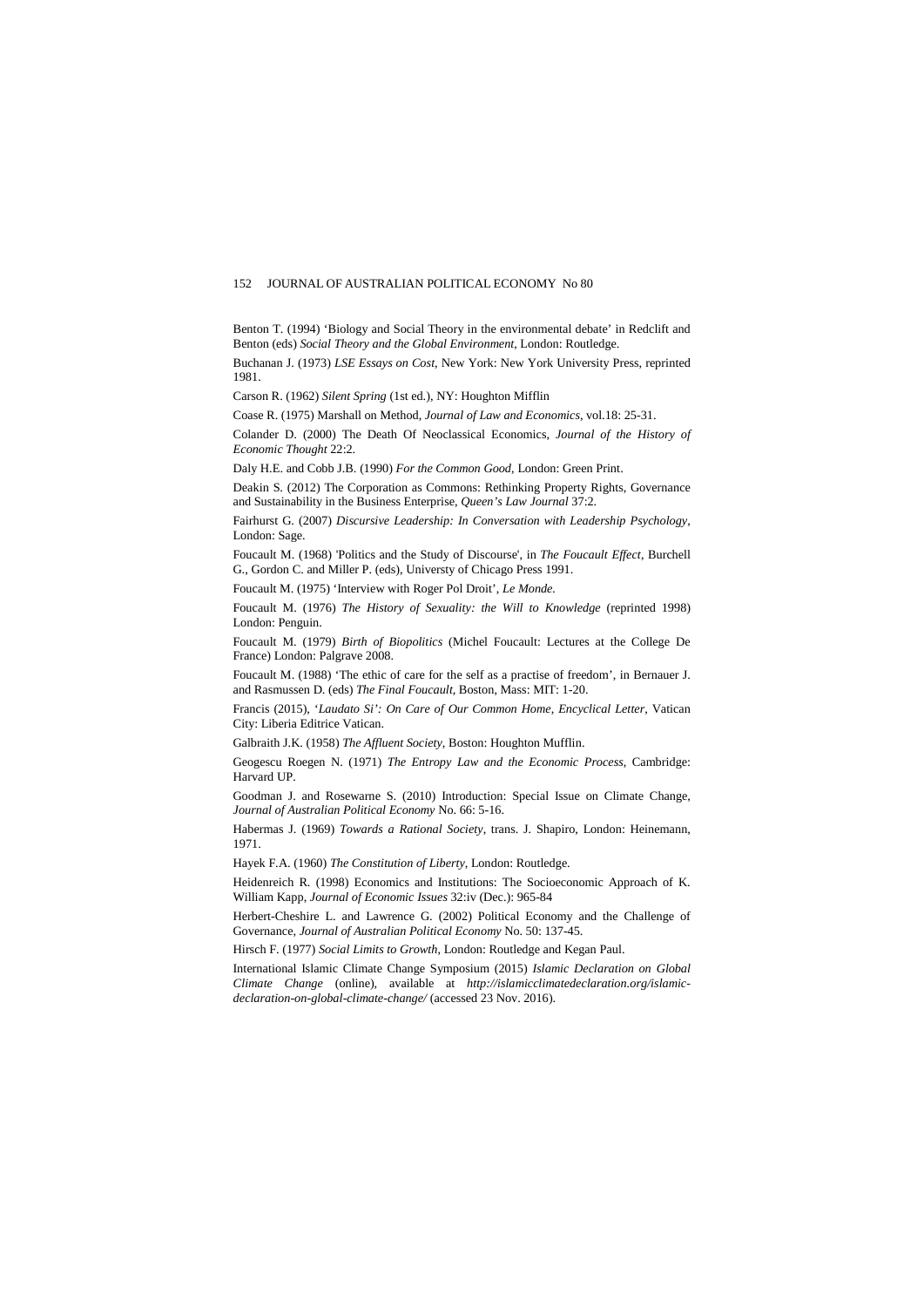Jackson T. (2011) *Prosperity without Growth: Economics for a Finite Planet*, London: Earthscan.

Jacobs M. (1994) 'The limits to neo-classicism' in Redclift M and Benton T. *Social Theory and the Global Environment*, London: Routledge.

Kapp K.W. (1976) The Nature and Significance of Institutional Economics, *Kyklos* XXIX (2): 209-232.

Keizer W. (1989) Recent reinterpretations of the socialist calculation debate, *Journal of Economic Studies*, Vol.16(ii): 63-83.

Kologlugil S. (2010) Michel Foucault's archaeology of knowledge and economic discourse, *Erasmus Journal for Philosophy and Economics, Vol. 3,ii,: 1-25.*

Kuhn T. (1962) *The Structure of Scientific Revolutions*, Chicago: University Of Chicago Press.

Lemke T. (2000) 'Foucault, Governmentality and Critique', paper presented at the Rethinking Marxism conference, University of Amherst, Sept. 21-24 .

Lukes S. (1974) *Power: a Radical View*, London: Macmillan.

Marshall A. (1920) *Principles of Economics* 8th ed. (1st.ed 1890), London: Macmillan.

McLaren H. (2009) Using 'Foucault's toolbox': the challenge with feminist post-structural discourse analysis, in I.Goodwin-Smith (ed) *Foucault: 25 Years on Conference*, Adelade: Hawke Research Institute (online) accessed

at *<http://w3.unisa.edu.au/hawkeinstitute/publications/foucault-25-years/mclaren.pdf>* (accessed 12 November 2016).

Meadows D.L. et al.(1972) *The Limits to Growth: a report for the Club of Rome's project on the predicament of mankind*, London: Earth Island.

Milberg W. (2002) 'Say's Law in the open economy: Keynes's rejection of the theory of comparative advantage' in Dow S.C. and Hillard J. (eds) *Keynes, Uncertainty and the Global Economy,* Cheltenham: Edward Elgar.

Miller D. (1989) *Market, State and Community*, Oxford: Oxford University Press.

Mulberg J. (1995) *Social Limits to Economic Theory*, London: Routledge

Myrdal G.(1929) *The Political Element in the Development of Economic Theory*, (trans. P.Streeten), London: Routledge and Kegan Paul, 1958.

O'Farrell C. (2005) *Michel Foucault* London: Sage p.50).

ONS (2011) Office of National Statistics, *Statistical Bulletin,* 26 July 2011.

Ostrom E. (1990) *Governing the Commons: The Evolution of Institutions for Collective Action,* Cambridge: Cambridge University Press.

Özveren E. (2007) 'Where Disciplinary Boundaries Blur' in Ioannides and Nielsen (eds) *Economics and the social sciences: boundaries, interaction and integration*, Cheltenham: Elger.

Perry N. and Primrose D. (2015) Heterodox economics and the biodiversity crisis, *Journal of Australian Political Economy* No.75: 133-52*.* 

Pigou A.C. (1920) *The Economics of Welfare*, London: Macmillan.